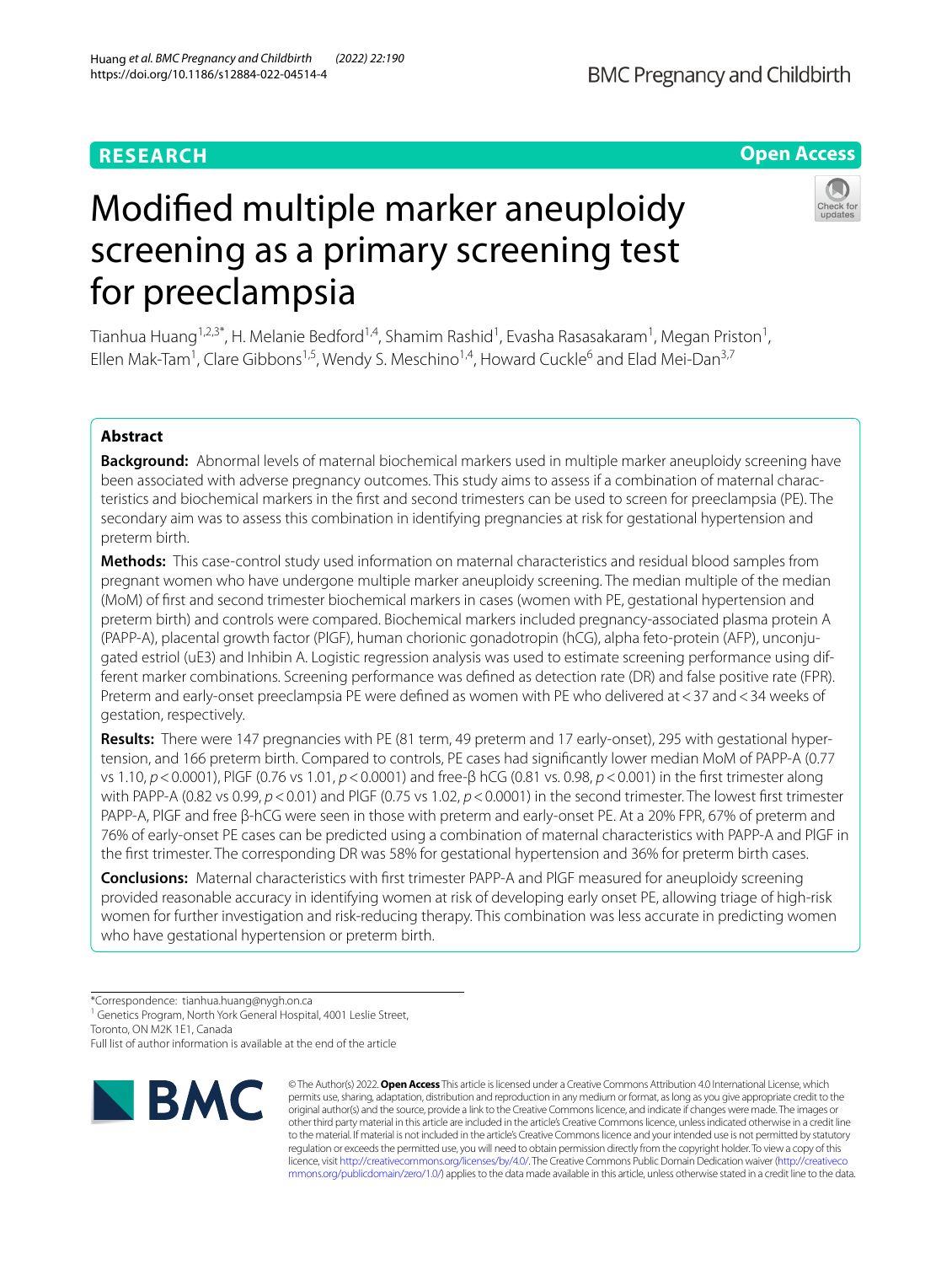**Keywords:** Multiple marker screening, Preeclampsia, Gestational hypertension, Preterm birth, Pregnancy-associated plasma protein A, Placental growth factor, Human chorionic gonadotropin, Alpha feto-protein, Unconjugated estriol and Inhibin A

### **Background**

Maternal multiple marker screening for fetal aneuploidy is part of routine prenatal care. Over the past decades, multiple marker screening tests, comprising of biochemical markers and the ultrasound marker nuchal translucency (NT), have evolved from second to frst trimester screening. In recent years, there has been an increasing uptake of cell free fetal DNA (cfDNA) in aneuploidy screening. For screening programs that use a contingent cfDNA approach, multiple marker screening has been used as a frst-tier screen to identify pregnancies at increased risk of fetal aneuploidy followed by cfDNA or diagnostic testing [\[1](#page-12-0), [2\]](#page-12-1). Maternal biochemical markers used in multiple marker screening have long been associated with adverse pregnancy outcomes such as preeclampsia (PE), preterm birth and intrauterine growth restriction (IUGR) [[3,](#page-12-2) [4\]](#page-12-3). Results from recent studies have shown that about 65% of early-onset PE can be predicted using frst trimester maternal serum placental growth factor (PlGF), pregnancy-associated plasma protein-A (PAPP-A) and maternal demographics and history at a false positive rate (FPR) of 5%  $[5]$  $[5]$ . The accuracy increased to 90% for early-onset PE and 80% for preterm PE with the addition of mean arterial blood pressure (MAP) and uterine artery pulsatility index (UTPI) at a 5% FPR [\[5](#page-12-4)]. Moreover, studies have shown that the administration of nightly low-dose aspirin before 16 weeks of gestation, to women who are identifed as high-risk for PE, can prevent about 90% of early-onset PE cases [\[6](#page-12-5)]. Second trimester biochemical markers were also found to be helpful in identifying women at risk of developing PE, allowing for close surveillance and a timely intervention [\[7](#page-12-6)[–9](#page-12-7)].

The ideal screening test for PE should include maternal characteristics, medical and family history, and biochemical and biophysical markers [[10](#page-12-8)]. In reality, biophysical markers such as MAP and especially UTPI might not be readily accessible, especially to women in remote areas. Since PlGF has recently been added to some screening programs to improve the accuracy of frst trimester aneuploidy screening, maternal characteristics (questionnaire) combined with biochemical markers (blood test) could be used as a frst-tier test to identify women for secondary MAP (physical test) and UTPI (ultrasound scan), allowing for the expansion of current aneuploidy screening programs to include PE screening. A contingent PE screening approach would not only be cost efective but also easy to implement, as it requires minimal change to current aneuploidy screening. Women who are identifed as high-risk in the frst trimester can be triaged for MAP and UTPI or be considered for prophylactic therapy (e.g. Aspirin) initiated before 16 weeks of gestation to reduce the risk for developing PE  $[6, 10]$  $[6, 10]$  $[6, 10]$ . The results from the second trimester screening might be useful for modifying the frst trimester risk, assessing the efectiveness of preventive prophylactic treatment and optimizing the management of at-risk pregnancies. Our study assessed the frst stage of this contingent approach by using maternal characteristics with frst and/or second trimester biochemical markers to predict PE, in addition to other adverse pregnancy outcomes including gestational hypertension and preterm birth.

#### **Methods**

#### **Study population**

A retrospective case-control study was carried out using frozen residual serum samples from women who had undergone multiple marker screening and delivered at a tertiary center in Toronto, Ontario, Canada between January 1, 2014 and October 31, 2017.

A combined dataset was created by linking multiple marker screening records with maternal and newborn records using patient identifers and expected date of delivery (EDD). Women who had a frst and/or second trimester serum sample available were included in this study. The exclusion criteria included multiple pregnancies, pregnancies with a fetal anomaly, and those with unavailable or unmeasurable residual samples. Cases were identifed from maternal records of women who had PE, gestational hypertension, or preterm birth. PE cases were further classifed as preterm (women who developed PE and gave birth at  $<$  37 weeks of gestation), early-onset (women who developed PE and gave birth at < 34 weeks of gestation) or all PE. Women with early-onset PE were included in the subgroup of preterm PE cases. Early-onset, preterm and term PE cases were included in the group of all PE cases. Each afected pregnancy was matched with three controls by date of blood sample draw (within 30 days), gestational age at frst blood sample draw (within 7 days), maternal age (within 5 years), maternal ethnicity and amount of residual sample. Controls were selected from singleton pregnancies that had a live full term birth and were not complicated by fetal anomalies, PE, pregnancy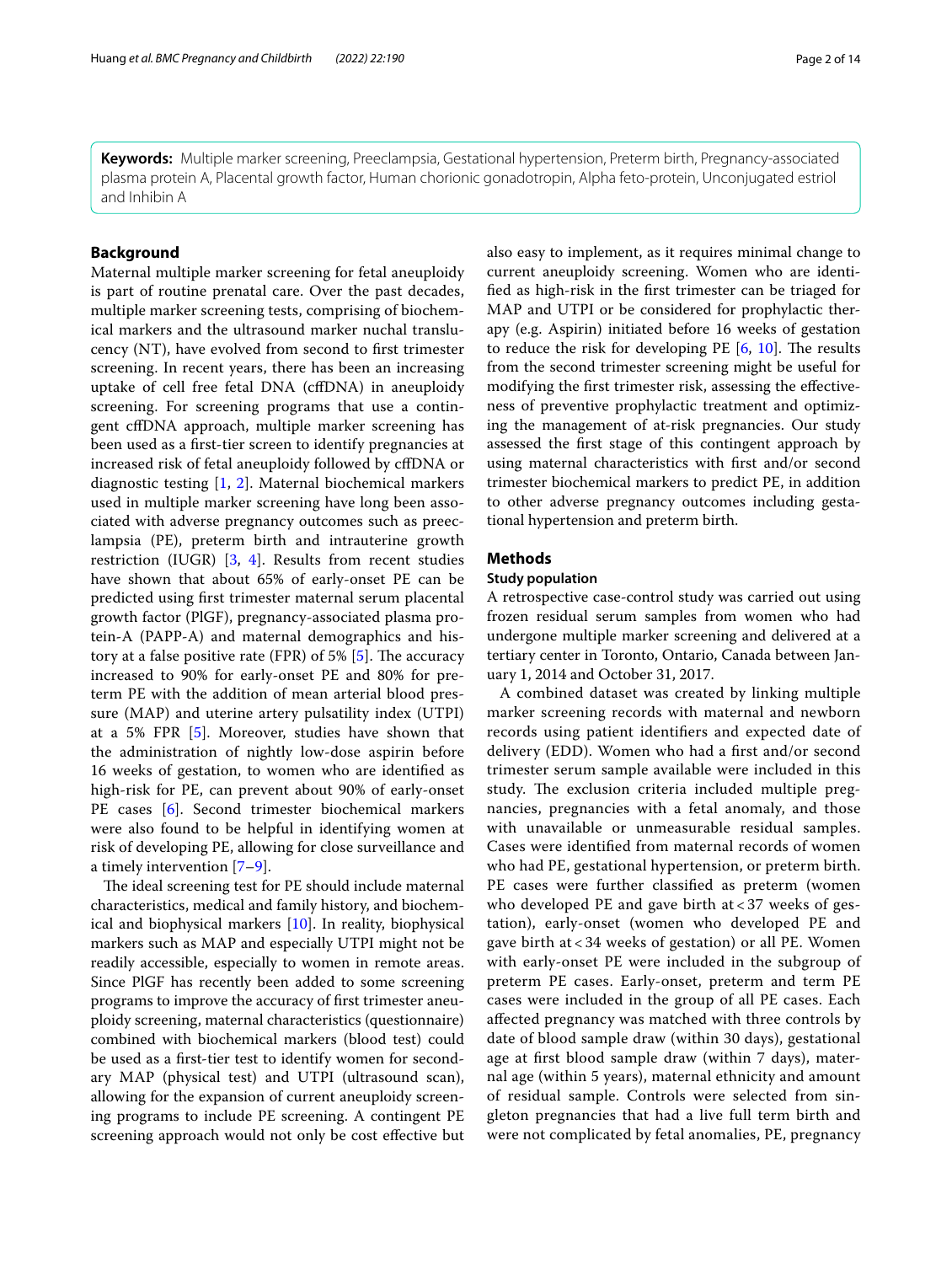hypertension, preterm birth, preterm premature rupture of the membranes and fetal growth restriction.

During the study period, most of the women were screened using integrated prenatal screening. Others were screened using frst trimester screening, enhanced frst trimester screening or second trimester serum screening (QUAD). Integrated prenatal screening consisted of NT and PAPP-A measured between  $11+0$  and  $13+6$  weeks, and alpha fetoprotein (AFP), unconjugated estriol (uE3) and intact human chorionic gonadotropin (hCG) measured between  $15+0$  and  $18+6$  weeks. Integrated prenatal screening results were reported after the second blood test was completed. First trimester screening consisted of NT, PAPP-A and free β-hCG measured between  $11+0$  and  $13+6$  weeks. Enhanced frst trimester screening was introduced in April 2016 which includes all markers used for frst trimester screening and at the same gestational window with the addition of PlGF and AFP. Second trimester QUAD consisted of AFP, uE3, total hCG and inhibin A measured between  $15+0$  to  $20+6$  weeks. As all first trimester samples had PAPP-A measured and all second trimester samples had AFP, uE3 and total hCG measured, the concentrations of these markers from routine aneuploidy screening records were used in this study. Other markers were measured using frozen residual samples. In addition, frst trimester inhibin A and second trimester PAPP-A and PlGF that have not been used for aneuploidy screening were also measured using frozen residual samples for this study.

#### **Biochemical assays**

All samples were processed and assayed in a local genetic laboratory. Frozen serum samples had been stored at -20 °C immediately after an initial assay for routine screening and at -70 °C four weeks later for long term storage. All except 33 samples had one freeze-thaw cycle, and none had been used in other studies. Samples having two freeze-thaw cycles were from women who had originally enrolled for integrated prenatal screening but did not provide a second sample in time to complete the test. Therefore, the first sample was converted to frst trimester screening and was measured for free β-hCG. All assays were performed on the AutoDELFIA analyzer (PerkinElmer). The AutoDELFIA routine dictates a solid phase, two-site fuorometric assay using two monoclonal antibodies directed against two separate antigenic sites on the molecule. One antibody is labelled with a fuorescent marker, and after incubation, the europium or samarium forms fuorescent chelates. The fluorescence is proportional to the concentration of analyte in the sample.

#### **Statistical analysis**

The differences in the median of continuous variables including maternal age at EDD, maternal weight and body mass index (BMI), gestational age at birth, gestational age at frst and second sample among cases and controls were tested using Mann-Whitney U-tests. Categorical variables such as ethnicity, pregnancy outcome, parity, gravidity, chronic hypertension, Type 1 diabetes, Type 2 diabetes, smoking and in vitro fertilization (IVF) were compared using chi-square or Fisher's exact tests.

The concentrations of biochemical markers in this study were expressed as Multiple of the Median (MoM) calculated by dividing marker concentrations by the expected median values at a particular gestational age. The expected median was generated by weighted regression analysis on marker concentrations of all the controls. The MoM values were then adjusted for maternal weight and were further corrected for ethnicity, parity and smoking status where applicable. The adjustment factors for ethnicity, parity and smoking status were generated based on MoM values calculated from the current study. As routinely performed in our multiple marker aneuploidy screening laboratory, for pregnancies with missing maternal weight, a weight was imputed based on ethnic-specifc median weight calculated from the study population. No adjustment was made for pregnancies with missing ethnicity, parity, smoking, insulin dependent diabetes mellitus (IDDM) or IVF status. For example, a pregnancy with missing ethnicity and smoking status was treated as a Caucasian non-smoker. Multiple of the median values of markers that were taken from the routine screening records were already adjusted for ethnicity, parity and smoking status using factors that were implemented in the screening software Alpha 8.0 (Logical Medical Systems Ltd, London). All analyses going forward were based on adjusted MoM values, unless otherwise specifed. To assess if there were signifcant variations in biochemical markers in pregnancies with adverse outcomes, median MoM values of biochemical markers from cases and controls were compared using Mann-Whitney U-tests.

Of women who had both the frst and second trimester serum samples available, a subsequent data set was created to assess the change in biochemical marker concentrations and MoM values between the second and frst trimester samples in the case and control groups. The pair-wise changes were calculated by subtracting the value of the frst trimester sample from the second trimester sample. The median changes in cases and controls were compared using Mann-Whitney U-tests.

Logistic regression was used to assess if the risk of developing PE, gestational hypertension, and preterm birth can be predicted using a combination of maternal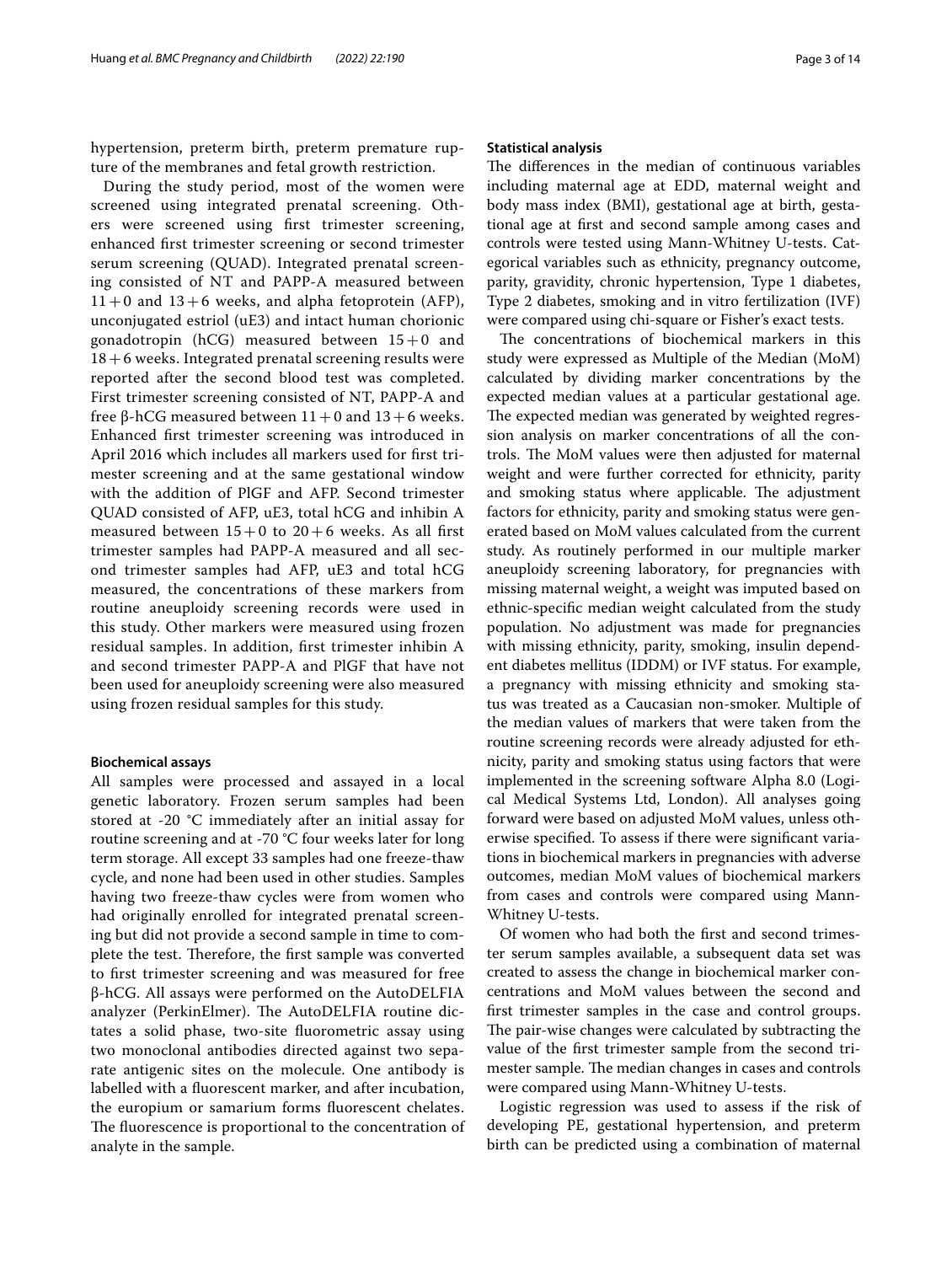biochemical markers and maternal characteristics. Logistic regression analysis with backward selection was run with all frst trimester biochemical markers to determine the best predictive models for each case group using only first trimester markers. This was repeated using second trimester biochemical markers. For models with maternal characteristics, an initial logistic regression with backward selection was run to identify signifcant maternal characteristics for each case group. Varying biochemical marker combinations were then added to signifcant maternal characteristics to develop predictive models with a combination of maternal characteristics and biochemical markers in each case group. Receiver operating characteristic (ROC) curves were created to determine detection rates (DR) at a 5%, 10%, and 20% FPR, respectively. The positive and negative likelihood ratios (LR) at each FPR were also estimated. All statistical analysis was carried out using SAS 9.4.

The study was approved by the Research Ethics Board of North York General Hospital on May 17, 2017. All methods were performed in accordance with the relevant guidelines and regulations (Declaration of Helsinki).

#### **Results**

In total, 608 cases and 1,815 controls were identifed from 15,640 singleton pregnancies. The case group included 147 pregnancies with PE (81 term, 49 preterm and 17 early-onset), 295 with gestational hypertension, and 166 preterm birth. All but eight cases were matched to three controls. Eight cases had 1-2 controls because the control samples were either unusable or unavailable. Samples were available from both the frst and second trimesters for 459 cases and 1358 controls.

Table [1](#page-4-0) compares the maternal characteristics, medical history, and pregnancy outcomes among case and control groups. Maternal age and ethnicity were similar among case and control groups. Women with PE delivered two weeks earlier, and those with gestational hypertension delivered one week earlier than the control group. The PE group included a greater proportion of women with a history of chronic hypertension, higher BMI and of nulliparous women compared to controls*.* Live birth pregnancies were lowest among preterm birth cases (72%), followed by early-onset PE (94%), preterm PE (98%), and all PE cases (99%). Median gestational age was 88 days for frst trimester samples and 114 days for second trimester samples in both case and control groups. There were more nulliparous women in the case groups. The smoking status was similar in cases and controls. A greater proportion of IVF pregnancies was seen in the case group with gestational hypertension.

Table [2](#page-5-0) gives the median and interquartile range of MoM of frst trimester and second trimester biochemical markers seen in case and control groups. The median MoM of first trimester PAPP-A, PlGF, and free-β hCG were signifcantly reduced among cases compared to controls. Of women who developed PE, the lowest median MoM of PAPP-A and PlGF were seen in those with preterm PE (0.63 and 0.73), and early-onset PE (0.54 and 0.72), respectively. First trimester median MoM values of AFP increased in the all PE, gestational hypertension and preterm birth groups. Free-β hCG decreased in the PE, gestational hypertension and preterm birth groups. No change in the frst trimester inhibin A median MoM was observed in case groups.

In the second trimester, median MoM values of PlGF were lower in all PE, gestational hypertension and preterm birth groups compared to controls. MoM values of PAPP-A were lower in the PE group but not in the gestational hypertension and preterm birth groups. Median MoM of hCG was higher in PE groups. The lowest median MoM of PlGF (0.42) and PAPP-A (0.80) was seen in women with early-onset PE and preterm PE, respectively. Median MoM of PlGF was lower and AFP was higher in women with preterm birth, compared to controls.

Figure [1](#page-6-0) illustrates the increase in PlGF concentrations between frst and second trimester samples; revealing smaller increases among all PE (43.70 pg/ml), preterm PE (32.85 pg/ml), early-onset PE (21.40 pg/ml), and preterm birth cases (51.50 pg/ml) compared to controls (64.40 pg/ ml,  $p < 0.01$ ) (Fig. [1\)](#page-6-0). Trends among other biomarkers were not statistically or clinically signifcant.

Table  $3$  gives the coefficients of logistic regressions which indicate the degree of the associations between biochemical markers, maternal characteristics and the risk of developing PE, gestational hypertension, and preterm birth. When maternal characteristics were not included in the model, frst and second trimester PlGF were associated with all PE, preterm PE and early-onset PE. First trimester PAPP-A, free-β hCG and inhibin A were associated with all PE and preterm PE. When maternal characteristics were included in the model, the associations between PlGF and all PE, preterm PE and early-onset PE remained statistically signifcant.

Table [4](#page-8-0) shows the estimated DR for PE, gestational hypertension and preterm birth at a FPR of 5%, 10%, and 20% using diferent biochemical marker combinations with and without maternal characteristics. Detection rates for preterm PE and early-onset PE were higher than for all PE cases. Adding maternal characteristics to any combinations yielded better DR values than maternal characteristics or biochemical marker combination alone. Detection rates for both gestational hypertension and preterm birth, using diferent biochemical marker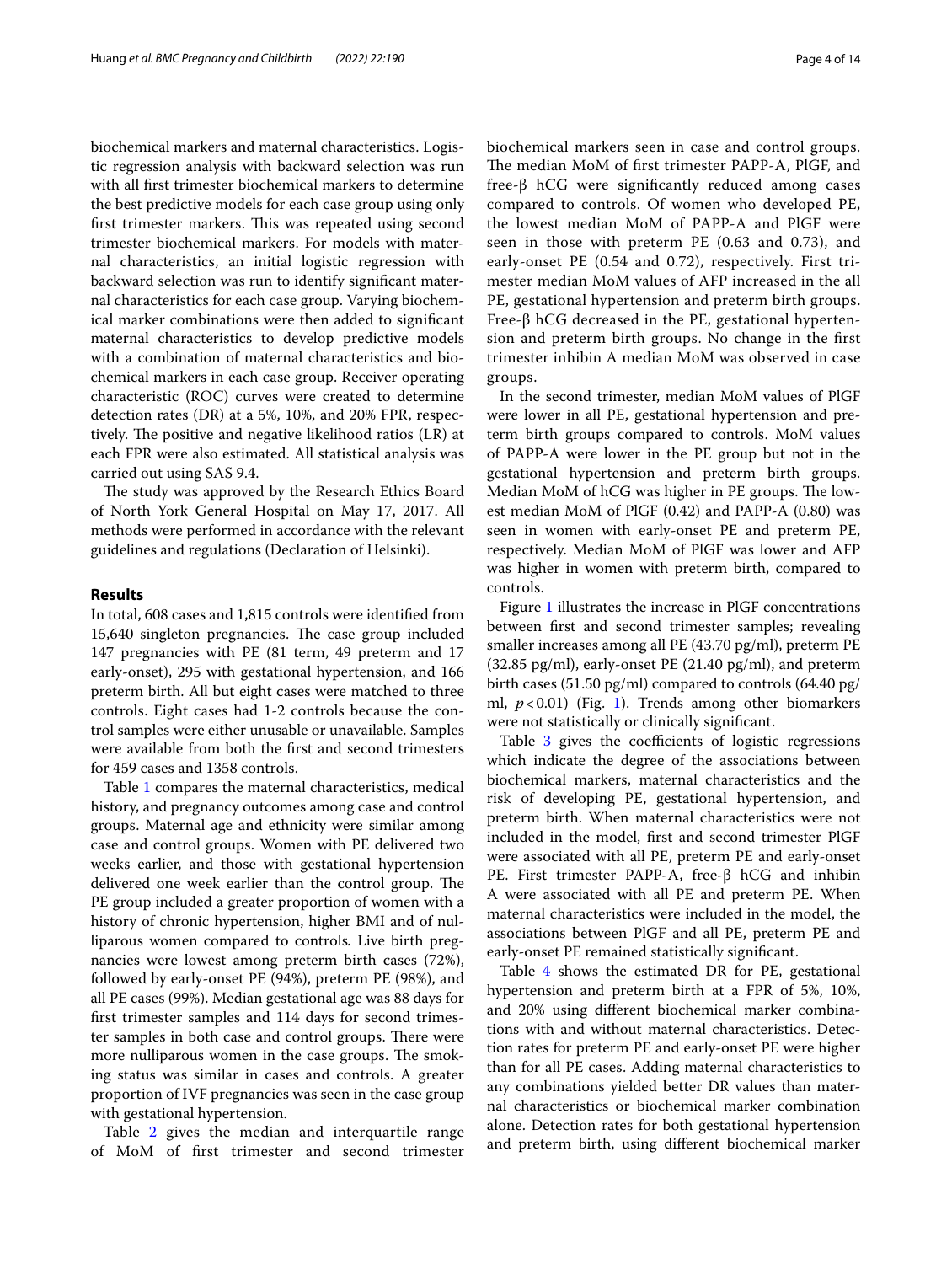<span id="page-4-0"></span>

|   | Ò                                                                                                                                                                                                                                   |                          |
|---|-------------------------------------------------------------------------------------------------------------------------------------------------------------------------------------------------------------------------------------|--------------------------|
|   | i                                                                                                                                                                                                                                   | ֖֖֚֚֚֚֚֡֬֝               |
|   |                                                                                                                                                                                                                                     |                          |
|   |                                                                                                                                                                                                                                     |                          |
|   |                                                                                                                                                                                                                                     |                          |
|   |                                                                                                                                                                                                                                     |                          |
|   |                                                                                                                                                                                                                                     |                          |
|   |                                                                                                                                                                                                                                     |                          |
|   |                                                                                                                                                                                                                                     |                          |
|   |                                                                                                                                                                                                                                     |                          |
|   |                                                                                                                                                                                                                                     |                          |
|   |                                                                                                                                                                                                                                     |                          |
|   | )<br>}<br>;                                                                                                                                                                                                                         |                          |
|   |                                                                                                                                                                                                                                     |                          |
|   |                                                                                                                                                                                                                                     |                          |
|   |                                                                                                                                                                                                                                     | $\overline{\phantom{a}}$ |
|   | ׇׇ֦֡֡                                                                                                                                                                                                                               |                          |
|   |                                                                                                                                                                                                                                     |                          |
|   |                                                                                                                                                                                                                                     |                          |
|   |                                                                                                                                                                                                                                     |                          |
|   |                                                                                                                                                                                                                                     |                          |
|   |                                                                                                                                                                                                                                     |                          |
|   |                                                                                                                                                                                                                                     |                          |
|   |                                                                                                                                                                                                                                     |                          |
|   |                                                                                                                                                                                                                                     |                          |
|   |                                                                                                                                                                                                                                     |                          |
|   |                                                                                                                                                                                                                                     |                          |
|   |                                                                                                                                                                                                                                     |                          |
|   |                                                                                                                                                                                                                                     |                          |
|   |                                                                                                                                                                                                                                     |                          |
|   |                                                                                                                                                                                                                                     |                          |
|   |                                                                                                                                                                                                                                     |                          |
|   |                                                                                                                                                                                                                                     |                          |
|   |                                                                                                                                                                                                                                     |                          |
|   | ĵ                                                                                                                                                                                                                                   |                          |
|   | i                                                                                                                                                                                                                                   |                          |
|   |                                                                                                                                                                                                                                     |                          |
|   |                                                                                                                                                                                                                                     |                          |
|   |                                                                                                                                                                                                                                     |                          |
|   |                                                                                                                                                                                                                                     |                          |
|   |                                                                                                                                                                                                                                     |                          |
|   |                                                                                                                                                                                                                                     |                          |
|   |                                                                                                                                                                                                                                     |                          |
|   |                                                                                                                                                                                                                                     |                          |
|   |                                                                                                                                                                                                                                     |                          |
|   | 5                                                                                                                                                                                                                                   |                          |
|   |                                                                                                                                                                                                                                     |                          |
|   | with a service in the service service in the service in the service in the service in the service in the service in the service in the service in the service in the service in the service in the service in the service in t<br>l |                          |
|   |                                                                                                                                                                                                                                     |                          |
|   |                                                                                                                                                                                                                                     |                          |
|   | $\frac{1}{2}$                                                                                                                                                                                                                       |                          |
|   | Ĵ                                                                                                                                                                                                                                   |                          |
|   |                                                                                                                                                                                                                                     |                          |
|   |                                                                                                                                                                                                                                     |                          |
|   |                                                                                                                                                                                                                                     |                          |
|   |                                                                                                                                                                                                                                     |                          |
|   |                                                                                                                                                                                                                                     |                          |
|   | ies oo soo di                                                                                                                                                                                                                       |                          |
|   |                                                                                                                                                                                                                                     |                          |
|   | ī                                                                                                                                                                                                                                   |                          |
|   |                                                                                                                                                                                                                                     |                          |
|   |                                                                                                                                                                                                                                     |                          |
|   |                                                                                                                                                                                                                                     |                          |
|   | i                                                                                                                                                                                                                                   |                          |
|   |                                                                                                                                                                                                                                     |                          |
|   |                                                                                                                                                                                                                                     |                          |
|   |                                                                                                                                                                                                                                     |                          |
|   | נ<br>ו<br>ו<br>i<br>S                                                                                                                                                                                                               |                          |
|   | l.<br>j                                                                                                                                                                                                                             |                          |
|   | j                                                                                                                                                                                                                                   |                          |
|   |                                                                                                                                                                                                                                     |                          |
|   | $\Lambda \sim + \sim \infty$                                                                                                                                                                                                        |                          |
|   |                                                                                                                                                                                                                                     |                          |
| j | Ē                                                                                                                                                                                                                                   |                          |
|   |                                                                                                                                                                                                                                     |                          |
|   |                                                                                                                                                                                                                                     |                          |
|   | T<br>ale                                                                                                                                                                                                                            |                          |

| Maternal<br>Characteristics                                                                                                                                                                                                      |               | Preeclampsia                                      |                 |                                                   |                |                                                           | $(n=295)$      | Gestational hypertension                          | $(n = 166)$    | Preterm birth                                    | $(n = 1815)$<br>Controls |                                                    |
|----------------------------------------------------------------------------------------------------------------------------------------------------------------------------------------------------------------------------------|---------------|---------------------------------------------------|-----------------|---------------------------------------------------|----------------|-----------------------------------------------------------|----------------|---------------------------------------------------|----------------|--------------------------------------------------|--------------------------|----------------------------------------------------|
|                                                                                                                                                                                                                                  |               | All $(n = 147)$                                   |                 | Preterm $(n=49)$                                  |                | Early-onset (n = 17)                                      |                |                                                   |                |                                                  |                          |                                                    |
|                                                                                                                                                                                                                                  | r,            | /Proportion(%)<br>Median<br>(5th,95th percentile) | c               | Proportion (%)<br>Median<br>(5th,95th percentile) | r.             | / Proportion(%)<br><b>Median</b><br>(Sth,95th percentile) | $\overline{a}$ | /Proportion(%)<br>Median<br>(5th,95th percentile) | $\epsilon$     | Proportion(%)<br>Median<br>(5th,95th percentile) | $\blacksquare$           | / Proportion(%)<br>Median<br>(Sth,95th percentile) |
| Maternal age, years                                                                                                                                                                                                              | 147           | $(26.5 - 40.9)$<br>34.1 <sup>NS</sup>             | $\frac{1}{2}$   | $(26.0 - 42.8)$<br>34.9NS                         | $\geq$         | $(28.1 - 41.6)$<br>34.4 <sup>NS</sup>                     | 295            | $(26.4 - 41.4)$<br>$33.5^{NS}$                    | 166            | $(24.9 - 41.7)$<br>33.9NS                        | 1815                     | $(26.3 - 39.9)$<br>33.5                            |
| Maternal weight, kg                                                                                                                                                                                                              | 146           | $(48.6 - 113.2)$<br>66.0                          | $^{49}$         | $(47.7 - 98.6)$<br>65.4%                          | $\geq$         | $(42.3 - 97.7)$<br>65.5 <sup>NS</sup>                     | 282            | $71.5^*$<br>(50.8-110.0)                          | 161            | $(45.5 - 92.7)$<br>$60.5^{NS}$                   | 1772                     | 60.5<br>(46.8-88.5)                                |
| Maternal BMI, kg/M2                                                                                                                                                                                                              | 124           | $(18.7 - 43.1)$<br>25.7                           | $\overline{37}$ | $(18.6 - 36.0)$<br>25.2%                          | $\tilde{=}$    | $(17.9 - 32.4)$<br>24.8NS                                 | 264            | $(19.5 - 38.5)$<br>26.3                           | 134            | $(17.6 - 35.3)$<br>23.3 <sup>NS</sup>            | 1560                     | 22.4<br>(17.9-32.9)                                |
| Gestational age at birth, weeks                                                                                                                                                                                                  | 147           | $(32.0 - 40.0)$<br>37.0                           | $^{49}$         | $(28.0 - 36.0)$<br>35.0 <sup>*</sup>              | $\geq$         | $(23.0 - 33.0)$<br>$33.0$ <sup>*</sup>                    | 295            | $(36.0 - 40.0)$<br>38.0 <sup>*</sup>              | 166            | $(20.0 - 33.0)$<br>$31.0$ <sup>*</sup>           | 1815                     | $(37.0 - 41.0)$<br>39.0                            |
| Gestational age 1st sample scan, days                                                                                                                                                                                            | 143           | $(81.0 - 93.0)$<br>88.0 <sup>NS</sup>             | $48$            | $(81.0 - 93.0)$<br>87.0 <sup>NS</sup>             | $\overline{1}$ | $(81.0 - 93.0)$<br>87.0 <sup>NS</sup>                     | 286            | $(82.0 - 92.0)$<br>88.0 <sup>NS</sup>             | 158            | $(81.0 - 93.0)$<br>87.0 <sup>NS</sup>            | 1769                     | $(82.0 - 93.0)$<br>88.0                            |
| Gestational age 2 <sup>nd</sup> sample scan, days                                                                                                                                                                                | 125           | $(107.0 - 128.0)$<br>$114.0^{NS}$                 | 43              | $(107.0 - 131.0)$<br>$114.0^{NS}$                 | $\frac{5}{1}$  | $(107.0 - 134.0)$<br>117.0 <sup>NS</sup>                  | 223            | $(107.0 - 130.0)$<br>$114.0NS$                    | 128            | $(106.0 - 129.0)$<br>$115.0^{NS}$                | 1404                     | 114.0<br>(107.0-128.0)                             |
| Ethnicity                                                                                                                                                                                                                        |               |                                                   |                 |                                                   |                |                                                           |                |                                                   |                |                                                  |                          |                                                    |
| Caucasian                                                                                                                                                                                                                        | 36            | $24.5^{\text{NS}}$                                | $\infty$        | 16.3 <sup>NS</sup>                                | $\frac{6}{5}$  | ž,                                                        | $\equiv$       | 37.6 <sup>NS</sup>                                | S              | $30.1^{NS}$                                      | 589                      | 32.5                                               |
| Asian                                                                                                                                                                                                                            | 85            | 57.8                                              | 35              | 71.4                                              | $\overline{1}$ | 70.6                                                      | 154            | 52.2                                              | 8              | 54.2                                             | 983                      | 54.2                                               |
| Black                                                                                                                                                                                                                            | $\frac{6}{2}$ | 10.9                                              | $\frac{6}{5}$   |                                                   | $\circ$        | $\circ$                                                   | $\supseteq$    | 64                                                | $\equiv$       | 6.6                                              | 137                      | 7.5                                                |
| Unknown<br>Other/                                                                                                                                                                                                                | $\supseteq$   | 68                                                | $\frac{6}{5}$   |                                                   | $\frac{6}{5}$  |                                                           | $\equiv$       | 3.7                                               | $\overline{1}$ | 9.0                                              | 106                      | 5.8                                                |
| Medical History                                                                                                                                                                                                                  |               |                                                   |                 |                                                   |                |                                                           |                |                                                   |                |                                                  |                          |                                                    |
| Chronic hypertension                                                                                                                                                                                                             | $\Theta$      | 27.2*                                             | Ξ               | $22.4$ <sup>*</sup>                               | $\frac{6}{5}$  |                                                           | 20             | ە*<br>63                                          | $\circ$        | $\circ$                                          | $\frac{6}{5}$            |                                                    |
| Diabetes Type 1                                                                                                                                                                                                                  | $\frac{6}{5}$ | $\breve{z}$                                       | $\circ$         | $\circ$                                           | $\circ$        | $\circ$                                                   | $\circ$        | $\circ$                                           | $\frac{6}{5}$  | $\tilde{z}$                                      | $\frac{6}{5}$            |                                                    |
| <b>Diabetes</b><br>Type <sub>2</sub>                                                                                                                                                                                             | $\frac{6}{5}$ | $\mathcal{S}$                                     | $\circ$         | $\circ$                                           | $\circ$        | $\circ$                                                   | $\frac{6}{5}$  | $\tilde{z}$                                       | $\circ$        | $\circ$                                          | $\circ$                  | 0.33                                               |
| <b>APS/SLE</b>                                                                                                                                                                                                                   | $\circ$       | $\circ$                                           | $\circ$         | $\circ$                                           | $\circ$        | $\circ$                                                   | $\frac{6}{5}$  | Ê.                                                | $\frac{6}{5}$  | ž,                                               | $\circ$                  | $\circ$                                            |
| Smoking                                                                                                                                                                                                                          | $\frac{6}{5}$ | $\tilde{z}$                                       | $\circ$         | $\circ$                                           | $\circ$        | $\circ$                                                   | $\supseteq$    | $3.4^{NS}$                                        | $\frac{6}{5}$  | $\tilde{z}$                                      | $\overline{5}$           | $\geq$                                             |
| Gravidity <sup>a,b</sup>                                                                                                                                                                                                         |               |                                                   |                 |                                                   |                |                                                           |                |                                                   |                |                                                  |                          |                                                    |
|                                                                                                                                                                                                                                  | 55            | $45.1^{\circ}$                                    | 22              | 46.8%                                             | ${}^{\infty}$  | 47.1 <sup>NS</sup>                                        | 116            | $\overline{40}^{\circ}$                           | 57             | 32.9NS                                           | 534                      | 30.0                                               |
| Parity <sup>b, c</sup>                                                                                                                                                                                                           |               |                                                   |                 |                                                   |                |                                                           |                |                                                   |                |                                                  |                          |                                                    |
| Nulliparous                                                                                                                                                                                                                      | 8             | $62.5$<br>$\widetilde{\mathbb{Z}}$                | $27\,$          | 57.4%<br>$\tilde{\mathbf{z}}$                     | $\circ$        | 52.9NS                                                    | 164            | 56.6<br>3.7 <sup>4</sup>                          | $\otimes$      | 51.6<br>$\tilde{\Xi}_i$                          | 729                      | 41.0                                               |
| ₿                                                                                                                                                                                                                                | $\frac{6}{5}$ |                                                   | $\frac{6}{5}$   |                                                   | $\circ$        | $\circ$                                                   | $\equiv$       |                                                   | $\frac{6}{5}$  |                                                  | 25                       | $\bar{4}$                                          |
| Pregnancy Outcome <sup>d</sup>                                                                                                                                                                                                   |               |                                                   |                 |                                                   |                |                                                           |                |                                                   |                |                                                  |                          |                                                    |
| p<0.0001; ^, p<0.001,¶p<0.01; %p<0.05; NS Not significant. The significance levels of the differences are reported in respect to the control group<br><b>Live Birth</b>                                                          | 146           | 99.3 <sup>NS</sup>                                | 48              | 98.0 <sup>%</sup>                                 | $\frac{6}{1}$  | 94.1                                                      | 295            | 100                                               | 120            | $72.\overline{3}^*$                              | 1815                     | $\overline{100}$                                   |
| Comparison between case and control groups: Chi-Square or Fisher's exact test for categorical variables; Mann-Whitney U test for continuous variables                                                                            |               |                                                   |                 |                                                   |                |                                                           |                |                                                   |                |                                                  |                          |                                                    |
| "Gravidity is a binary variable categorized as 1 or > 1<br>BMI, Body Mass Index                                                                                                                                                  |               |                                                   |                 |                                                   |                |                                                           |                |                                                   |                |                                                  |                          |                                                    |
| Parity and Gravidity were missing among cases and controls: 3 missing among all preedampsia cases(n=144), 2 missing arrorsia cases(n=47), 5 missing among gestational hypertension cases(n=290), 11<br>missing among preterm bir |               |                                                   |                 |                                                   |                |                                                           |                |                                                   |                |                                                  |                          |                                                    |
| Parity is a binary variable categorized as nulliparous or parous                                                                                                                                                                 |               |                                                   |                 |                                                   |                |                                                           |                |                                                   |                |                                                  |                          |                                                    |
| <sup>1</sup> Pregnancy Outcome is a binary variable categorized as live birth or stillbirth/pregnancy loss                                                                                                                       |               |                                                   |                 |                                                   |                |                                                           |                |                                                   |                |                                                  |                          |                                                    |

Huang *et al. BMC Pregnancy and Childbirth (2022) 22:190* Page 5 of 14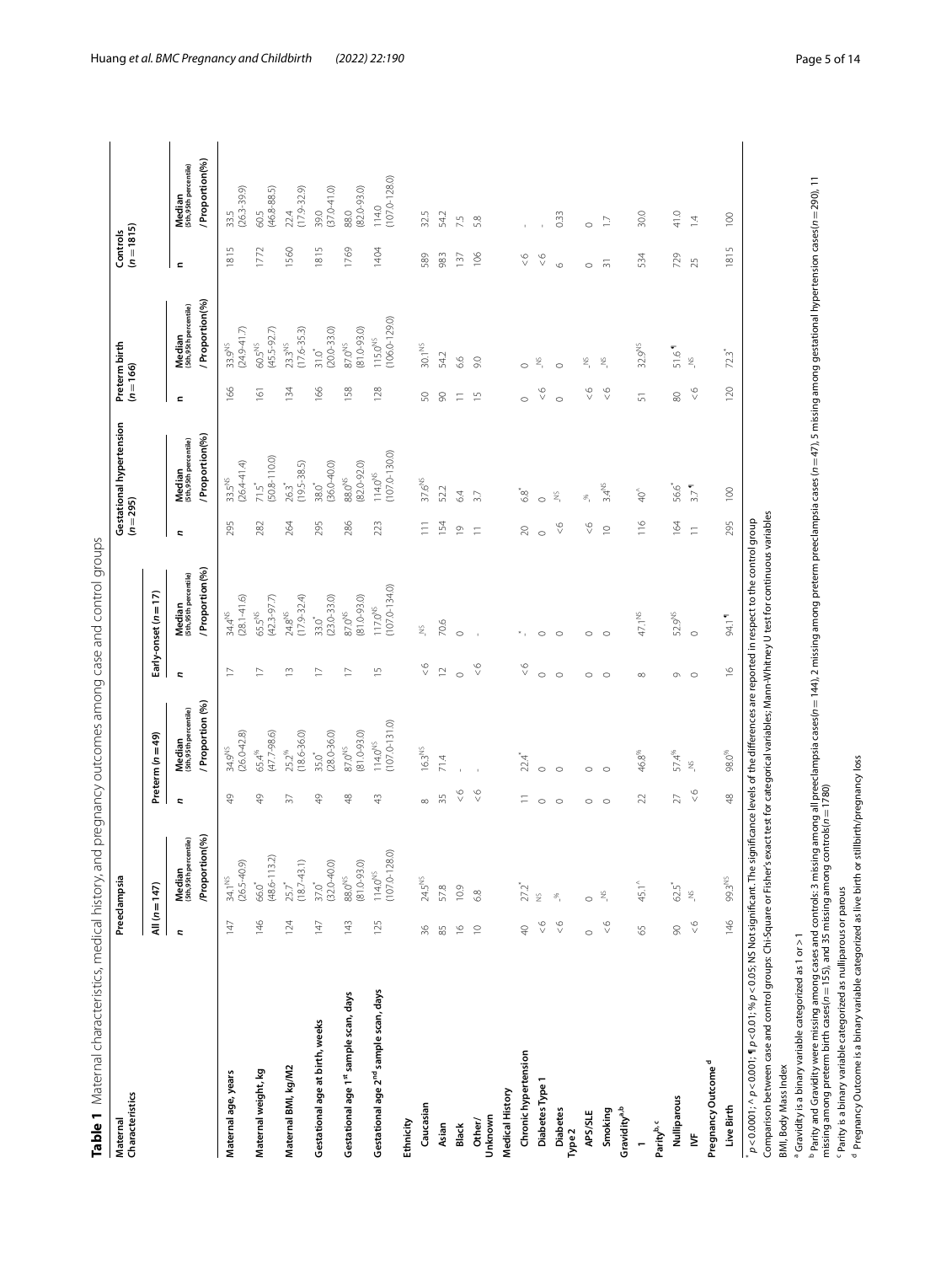| Marker                         | Tested                   |                    | Preeclampsia                        |               |                                                                                                                                                                             |                |                                      |                | hypertension<br>Gestational         |                  | Preterm birth                      | Controls |                                                     |
|--------------------------------|--------------------------|--------------------|-------------------------------------|---------------|-----------------------------------------------------------------------------------------------------------------------------------------------------------------------------|----------------|--------------------------------------|----------------|-------------------------------------|------------------|------------------------------------|----------|-----------------------------------------------------|
|                                |                          | ₹                  |                                     |               | Preterm                                                                                                                                                                     |                | Early-onset                          |                |                                     |                  |                                    |          |                                                     |
|                                |                          | p                  | Median MoM (IQR)                    | d             | Median MoM (IQR)                                                                                                                                                            | Z,             | Median MoM (IQR)                     | c              | Median MoM (IQR)                    | c                | Median MoM (IQR)                   | 2        | Median MoM (IQR)                                    |
| First trimester (T1)           |                          |                    |                                     |               |                                                                                                                                                                             |                |                                      |                |                                     |                  |                                    |          |                                                     |
| PAPP-A                         | Routine <sup>a</sup> 141 |                    | $0.77$ <sup>*</sup>                 | $\frac{8}{4}$ | $0.63$ <sup>*</sup>                                                                                                                                                         | $\geq$         | 0.54                                 | 283            | $0.93$ <sup>*</sup>                 | 157              | $0.86\,^{\wedge}$                  | 1746     | $1.10$<br>(0.74,1.59)                               |
|                                |                          |                    | (0.54, 1.17)                        |               | (0.49, 0.96)                                                                                                                                                                |                | (0.44, 0.85)                         |                | (0.61, 1.30)                        |                  | 0.59, 1.42                         |          |                                                     |
| free-B hCG                     | Study <sup>b</sup>       | 141                | (0.53, 1.13)<br>$\frac{1}{2}$ 81    | $\frac{8}{3}$ | (0.52, 1.12)<br>$0.82\,^{\%}$                                                                                                                                               |                | (0.52, 1.12)<br>0.81 NS              | 284            | (0.63, 1.30)<br>$0.88\%$            | 57               | 0.60, 1.31<br>$0.88$ $^{\rm NS}$   | 1751     | $\frac{0.98}{(0.66, 1.51)}$                         |
| $\frac{1}{2}$                  | Study                    | $\overline{141}$   | (0.62, 1.09)<br>0.76                | $\frac{8}{3}$ | $0.73$ *<br>$(0.57, 0.97)$                                                                                                                                                  |                | $0.72^{\circ}$<br>$(0.51, 0.79)$     | 284            | 0.69, 1.18)<br>$0.92*$              | 157              | $0.91$ $^{0.91}$<br>(0.70, 1.15)   | 1751     | $\begin{array}{c} 1.01 \\ (0.80, 1.31) \end{array}$ |
| AFP                            | Study                    | $\overline{141}$   | 0.86,1.53)<br>$1.16$ <sup>1</sup>   | $\frac{8}{4}$ | (0.87, 1.54)<br>1.17 <sup>NS</sup>                                                                                                                                          |                | (0.86, 1.49)<br>$0.92$ <sup>NS</sup> | 284            | 0.87, 1.46)<br>$1.11$ $^{\circ}$    | 57               | 0.90, 1.64<br>$1.27$ <sup>*</sup>  | 1751     | $\frac{1.00}{(0.78, 1.33)}$                         |
| Inhibin A                      | Study                    | $\overline{141}$   | (0.79, 1.41)<br>$1.03$ NS           | $\frac{8}{3}$ | (0.83, 1.53)<br>$1.07$ NS                                                                                                                                                   |                | (0.78, 1.50)<br>0.98 <sup>NS</sup>   | 284            | 0.79, 1.46<br>$1.08NS$              | 157              | (0.72, 1.36)<br>$0.95$ NS          | 1751     | (0.77, 1.35)<br>1.00                                |
| Second trimester (T2)          |                          |                    |                                     |               |                                                                                                                                                                             |                |                                      |                |                                     |                  |                                    |          |                                                     |
| AFP                            | Routine                  | 126                | (0.83, 1.28)<br>$1.03$ NS           | $\frac{1}{4}$ | (0.83, 1.25)<br>$1.01$ NS                                                                                                                                                   | $\overline{1}$ | (0.83, 1.28)<br>$1.01$ NS            | 223            | 0.83, 1.28<br>$1.04$ NS             | 130              | $1.18$ <sup>*</sup><br>(0.94,1.47) | 1402     | $\begin{array}{c} 1.01 \\ (0.83, 1.22) \end{array}$ |
| υÉ <sub>3</sub>                | Routine                  | $\overline{5}$     | 0.80, 1.15<br>$1.00$ $^{\rm NS}$    | ᆕ             | (0.74, 1.08)<br>$0.92\%$                                                                                                                                                    | $\circ$        | (0.67, 1.06)<br>$0.74$ NS            | 163            | 0.89, 1.16<br>$1.01$ NS             | $\overline{101}$ | (0.83, 1.15)<br>0.98 <sup>NS</sup> | 1056     | $\frac{1.01}{(0.86, 1.18)}$                         |
| 504                            | Routine                  | $\overline{\circ}$ | (0.89, 1.79)<br>1.17%               | 3             | (1.01, 1.97)<br>$1.30^{96}$                                                                                                                                                 | $\subseteq$    | (1.27, 1.97)<br>1.62                 | 163            | 0.85, 1.63)<br>$1.14$ NS            | $\overline{5}$   | (0.81, 1.67)<br>1.09 NS            | 1056     | $1.06$<br>$(0.75, 1.48)$                            |
| PAPP-A                         | Study                    | $\frac{0}{10}$     | (0.57, 1.26)<br>0.82                | 36            | (0.53, 1.09)<br>$0.80\%$                                                                                                                                                    | $\sim$         | (0.55, 1.26)<br>$0.87$ $^{\rm NS}$   | 189            | (0.60, 1.37)<br>0.90 NS             | 50               | 0.60, 1.35)<br>0.98 <sup>NS</sup>  | 1140     | $0.99$<br>$(0.68, 1.41)$                            |
| PIGF                           | Study                    | 113                | (0.53, 1.08)<br>$0.75$ <sup>*</sup> | 37            | (0.42, 0.88)<br>$0.74$ <sup>*</sup>                                                                                                                                         | $\sim$         | 0.28, 0.74<br>642                    | 197            | (0.66, 1.23)<br>$0.89$ <sup>1</sup> | 103              | 0.61, 1.21)<br>$0.79^{\circ}$      | 1187     | $\frac{1.02}{(0.76, 1.37)}$                         |
| Inhibin A <sup>c</sup> Routine |                          | $\circ$            | 1.19, 1.74<br>$1.45^{\%}$           | $\frac{6}{5}$ | 1.51 <sup>NS</sup>                                                                                                                                                          | $\circ$        |                                      | $\overline{C}$ | 0.76, 1.21<br>0.95 NS               | Ō                | (0.98, 2.12)<br>1.36 NS            | 75       | (0.73, 1.40)<br>0.98                                |
|                                |                          |                    |                                     |               | $\rho$ < 0.0001; $^6$ p < 0.01; $^9$ p < 0.01; $^8$ p < 0.05; $^8$ Not significant. The significance levels of the differences are reported in respect to the control group |                |                                      |                |                                     |                  |                                    |          |                                                     |

<span id="page-5-0"></span>Table 2 Median multiple of the medians (MoMs) of biochemical markers among case and control groups **Table 2** Median multiple of the medians (MoMs) of biochemical markers among case and control groups

 *p*<0.0001; ^ *p*<0.001; ¶ *p*<0.01; % *p*<0.05; NS Not signifcant. The signifcance levels of the diferences are reported in respect to the control group MoM: Multiple of the median; IQR: Interquartile range MoM: Multiple of the median; IQR: Interquartile range

PAPP-A pregnancy-associated plasma protein A, *hCG* human chorionic gonadotropin, PlGF placental growth factor, AFP alpha feto-protein, *uE3* unconjugated Estriol *PAPP-A* pregnancy-associated plasma protein A, *hCG* human chorionic gonadotropin, *PlGF* placental growth factor, *AFP* alpha feto-protein, *uE3* unconjugated Estriol <sup>a</sup> Routine-marker measurement from routine screening tests a Routine- marker measurement from routine screening tests

<sup>b</sup> Study- marker (re)/measured specifically for this study b Study- marker (re)/measured specifcally for this study

c

The IQR of inhibin A for preterm PE and early-onset PE cannot be computed due to small sample size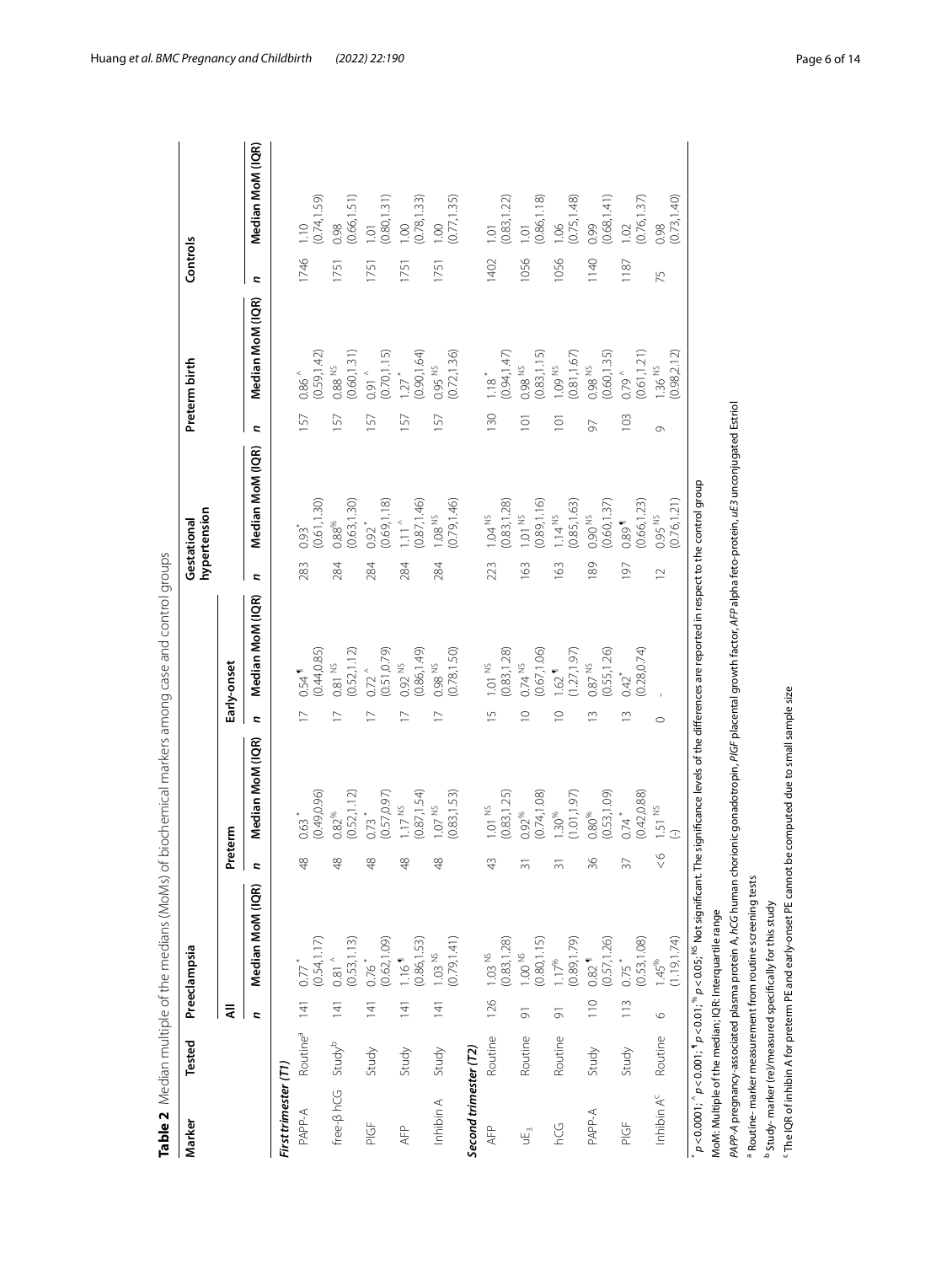

<span id="page-6-0"></span>combinations with and without maternal characteristics, were low.

Table [5](#page-9-0) gives the positive and negative LR and their 95% confdence intervals at a FPR of 5%, 10%, and 20% using diferent marker combinations for PE, gestational hypertension and preterm birth. For each case group, the highest positive LR and lowest negative LR were observed using maternal characteristics with second trimester serum markers, followed by maternal characteristics with frst trimester serum markers. With the latter marker combination, at a FPR of 20%, there was a 4.1-fold increase in the odds of developing early-onset PE in women with a positive test result. A negative result would decrease the odds of having the condition by 4.6 fold. With the same marker combination, at the same FPR, the highest positive LR and lowest negative LR were observed for early-onset PE.

Figure [2](#page-10-0) demonstrates the ROC curves for PE, gestational hypertension and preterm birth using maternal characteristics and PlGF and PAPP-A in the frst trimester. The area under the ROC curve (AUC) was largest among preterm PE (0.83) and early-onset PE (0.82) cases followed by all PE (0.78), gestational hypertension (0.75) and preterm birth cases  $(0.61)$ . The best screening performance for a FPR<25% was seen for early-onset PE followed by preterm PE and all PE.

#### **Discussion**

Our study assessed whether frst and second trimester biochemical markers used in prenatal aneuploidy screening could accurately identify pregnancies at risk of developing adverse pregnancy outcomes, mainly PE. We found that the combination of maternal characteristics with biochemical markers in either trimester can provide reasonable accuracy in identifying women at risk of developing preterm and early-onset PE but not women at risk for gestational hypertension or preterm birth. PAPP-A and PlGF in the frst and second trimesters were the biochemical markers most reliably associated with and predictive of adverse pregnancy outcomes, particularly early-onset PE.

Our results have confrmed previously reported associations between individual biochemical markers and PE and preterm birth [[7](#page-12-6)–[9](#page-12-7)]. Similar to previous studies, we found the performance of PE prediction to be improved by using multiple biochemical markers in combination with maternal characteristics [[5](#page-12-4), [11,](#page-12-9) [12](#page-12-10)]. The most commonly used marker combination of first trimester PAPP-A and PlGF along with maternal characteristics can predict 65% and 76% of early-onset PE with a FPR of 10% and 20% respectively. Second trimester biochemical markers alone can identify 88% of the pregnancies at risk of developing early-onset PE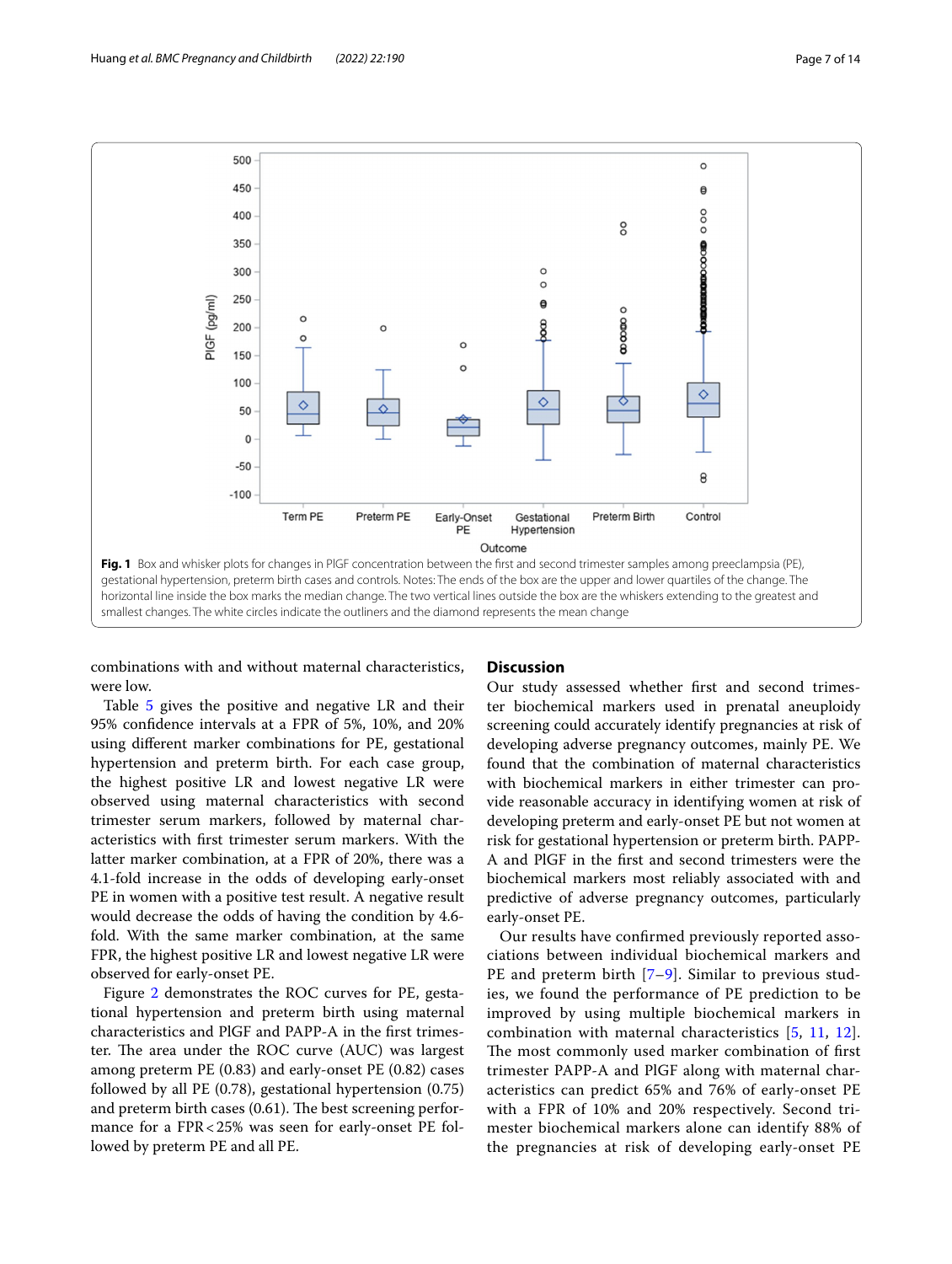<span id="page-7-0"></span>

|  |                                         |  |  |  |  | Table 3 Logistic regression coefficient and standard error for the prediction of adverse pregnancy outcomes using maternal |  |  |
|--|-----------------------------------------|--|--|--|--|----------------------------------------------------------------------------------------------------------------------------|--|--|
|  | characteristics and biochemical markers |  |  |  |  |                                                                                                                            |  |  |

| Marker                                     | Preeclampsia                                                                    |           |                        |                          |                          |                          | Gestational<br>hypertension |                          | Preterm birth            |                          |
|--------------------------------------------|---------------------------------------------------------------------------------|-----------|------------------------|--------------------------|--------------------------|--------------------------|-----------------------------|--------------------------|--------------------------|--------------------------|
|                                            | All                                                                             |           | Preterm                |                          | Early-onset              |                          |                             |                          |                          |                          |
|                                            | Coefficient                                                                     | <b>SE</b> | Coefficient            | <b>SE</b>                | Coefficient              | <b>SE</b>                | Coefficient                 | <b>SE</b>                | Coefficient              | <b>SE</b>                |
| <b>T1 Biochemical Markers<sup>a</sup></b>  |                                                                                 |           |                        |                          |                          |                          |                             |                          |                          |                          |
| Intercept                                  | $-1.1692$ <sup>1</sup>                                                          | 0.3565    | $-1.1523NS$            | 0.5985                   | $-1.6729%$               | 0.7381                   | $-1.1012*$                  | 0.2421                   | $-1.9447*$               | 0.3125                   |
| PAPP-A                                     | $-0.7193^$                                                                      | 0.1853    | $-1.5537*$             | 0.3874                   | $\overline{\phantom{a}}$ | ÷,                       | $-0.4694*$                  | 0.1200                   | $-0.3024%$               | 0.1464                   |
| $free-\beta hCG$                           | $-0.4488$                                                                       | 0.1551    | $-0.6470%$             | 0.2718                   |                          |                          | $-0.2657$                   | 0.1020                   | $\overline{\phantom{a}}$ | $\overline{\phantom{a}}$ |
| PIGF                                       | $-0.9420$                                                                       | 0.2780    | $-1.3867$              | 0.5224                   | $-3.3491$ ^              | 0.9404                   | $-0.3503%$                  | 0.1767                   | $-0.5498%$               | 0.2334                   |
| AFP                                        | 0.1868%                                                                         | 0.0898    |                        | $\overline{\phantom{a}}$ |                          |                          |                             | $\overline{\phantom{a}}$ | $0.3657^$                | 0.1094                   |
| Inhibin A                                  | $0.5241^{\circ}$                                                                | 0.1566    | $0.8701 \wedge$        | 0.2274                   |                          |                          | 0.4195                      | 0.1290                   | L.                       |                          |
| <b>T2 Biochemical Markers</b> <sup>b</sup> |                                                                                 |           |                        |                          |                          |                          |                             |                          |                          |                          |
| Intercept                                  | $-1.5231$ <sup>*</sup>                                                          | 0.3796    | $-2.5203$              | 0.6174                   | $-2.8837$                | 1.0162                   | $-2.2967*$                  | 0.2990                   | $-3.9344$ <sup>*</sup>   | 0.3311                   |
| AFP                                        |                                                                                 |           |                        |                          |                          | ÷,                       | $0.7503^$                   | 0.2113                   | $1.2020*$                | 0.2441                   |
| UE <sub>3</sub>                            |                                                                                 |           |                        |                          |                          |                          |                             |                          |                          |                          |
| hCG                                        | $0.5895*$                                                                       | 0.1483    | $0.5332$ <sup>1</sup>  | 0.1899                   | 0.6212%                  | 0.2678                   |                             |                          |                          |                          |
| PAPP-A                                     | $-0.6405\%$                                                                     | 0.2501    |                        | $\overline{a}$           |                          | $\overline{\phantom{a}}$ | $-0.3987%$                  | 0.1841                   |                          |                          |
| PIGF                                       | $-1.0464^{\wedge}$                                                              | 0.3104    | $-1.9338$ <sup>1</sup> | 0.6259                   | $-3.1643%$               | 1.2555                   |                             |                          |                          |                          |
|                                            | Maternal Characteristics <sup>c</sup> + T1 PIGF + T1 PAPP-A                     |           |                        |                          |                          |                          |                             |                          |                          |                          |
| Intercept                                  | $-6.9419$ <sup>*</sup>                                                          | 1.0096    | $-5.2600$              | 1.6327                   | $-5.7611%$               | 2.4117                   | $-6.2080$                   | 0.7445                   | $-1.7145$                | 0.2782                   |
| PIGF                                       | $-0.9925$                                                                       | 0.2829    | $-1.7875$ <sup>1</sup> | 0.5428                   | $-2.8433$ <sup>1</sup>   | 0.9518                   | $-0.3273^{NS}$              | 0.1913                   | $-0.4626^{NS}$           | 0.2366                   |
| PAPP-A                                     | $-0.9265$                                                                       | 0.1927    | $-1.5843$ <sup>*</sup> | 0.4034                   | $-1.1291^{NS}$           | 0.6044                   | $-0.6066*$                  | 0.1303                   | $-0.4302$ <sup>1</sup>   | 0.1575                   |
|                                            | Maternal Characteristics <sup>c</sup> + All T1 Biochemical Markers <sup>a</sup> |           |                        |                          |                          |                          |                             |                          |                          |                          |
| Intercept                                  | $-7.4496$                                                                       | 1.0422    | $-5.9671$              | 1.7274                   | $-6.2326%$               | 2.5740                   | $-6.5085$                   | 0.7625                   | $-2.0900$ <sup>*</sup>   | 0.3673                   |
| PAPP-A                                     | $-0.9335$ <sup>*</sup>                                                          | 0.1960    | $-1.6698$ <sup>*</sup> | 0.4025                   | $-1.1970%$               | 0.5981                   | $-0.6177$ <sup>*</sup>      | 0.1337                   | $-0.3836%$               | 0.1607                   |
| $free-\beta hCG$                           | $-0.3955%$                                                                      | 0.1607    | $-0.5637%$             | 0.2787                   | $-0.2477^{NS}$           | 0.3872                   | $-0.1426^{NS}$              | 0.1038                   | $-0.0709^{NS}$           | 0.1302                   |
| PIGF                                       | $-0.7713$ <sup>1</sup>                                                          | 0.2817    | $-1.2278%$             | 0.5345                   | $-2.4894%$               | 0.9844                   | $-0.2676^{NS}$              | 0.1912                   | $-0.4342^{NS}$           | 0.2397                   |
| AFP                                        | $0.2180\%$                                                                      | 0.1004    | $0.1505^{NS}$          | 0.2163                   | $-0.0942^{NS}$           | 0.4392                   | 0.1697%                     | 0.0863                   | 0.3204                   | 0.1102                   |
| Inhibin A                                  | $0.4649$ <sup>1</sup>                                                           | 0.1652    | $0.8114^$              | 0.2419                   | $0.5278^{NS}$            | 0.3822                   | $0.2345^{NS}$               | 0.1443                   | $0.0016^{NS}$            | 0.1835                   |
|                                            | Maternal Characteristics <sup>c</sup> + All T2 Biochemical Markers <sup>b</sup> |           |                        |                          |                          |                          |                             |                          |                          |                          |
| Intercept                                  | $-5.5285$                                                                       | 1.3954    | $-1.1855^{NS}$         | 2.3472                   | $-3.1794^{NS}$           | 3.9327                   | $-7.2465$                   | 1.1403                   | $-2.9484$ <sup>*</sup>   | 0.7141                   |
| AFP                                        | $-0.4117^{NS}$                                                                  | 0.3438    | $-0.7740^{NS}$         | 0.5826                   | $-1.1304^{NS}$           | 1.1195                   | 0.4014%                     | 0.2567                   | $0.9651$ <sup>1</sup>    | 0.3051                   |
| UE <sub>3</sub>                            | $-0.4744^{NS}$                                                                  | 0.5340    | $-0.9717^{NS}$         | 0.9421                   | $-1.9243^{NS}$           | 1.6075                   | $-0.0260^{NS}$              | 0.4512                   | $-0.5001^{NS}$           | 0.5564                   |
| hCG                                        | $0.6030^{\wedge}$                                                               | 0.1700    | $0.9158^{\wedge}$      | 0.2644                   | $0.7432^{NS}$            | 0.4389                   | $0.2084^{NS}$               | 0.1527                   | $0.1450^{NS}$            | 0.2074                   |
| PAPP-A                                     | $-0.8083$ <sup>1</sup>                                                          | 0.2598    | $-0.8946%$             | 0.4279                   | $0.3250^{NS}$            | 0.5517                   | $-0.6117$ <sup>1</sup>      | 0.2133                   | $-0.5368$ <sup>NS</sup>  | 0.3105                   |
| PIGF                                       | $-1.0086$                                                                       | 0.3186    | $-1.4560%$             | 0.5983                   | $-3.0874%$               | 1.2967                   | $-0.3119^{NS}$              | 0.2161                   | $-0.3736^{NS}$           | 0.2901                   |

*p* < 0.0001;  $\gamma$  *p* < 0.001;  $\gamma$  *p* < 0.01;  $\%$  *p* < 0.05; <sup>NS</sup> Not significant, The significance levels of the differences are reported in respect to the control group *SE* Standard error

*PAPP-A* pregnancy-associated plasma protein A, *hCG* human chorionic gonadotropin, *PlGF* placental growth factor, *AFP* alpha feto-protein, *uE3* unconjugated Estriol <sup>a</sup> First Trimester (T1) Biochemical Markers: PAPP-A, free-β hCG,PIGF, AFP, Inhibin A

<sup>b</sup> Second Trimester (T2) Biochemical Markers: AFP, uE3, hCG, PAPP-A, PIGF

c Through backward selection signifcant maternal characteristics for each case group were identifed. Signifcant maternal characteristics for each case group include—All PE: age, weight, ethnicity, nulliparous; Preterm PE: age, weight, ethnicity, gravidity; Early-onset PE: age, gravidity; Gestational Hypertension: age, weight, ethnicity, nulliparous; Preterm Birth: nulliparous

with a FPR of 20%. However, this will require the addition of PAPP-A and PlGF which are not currently used in second trimester aneuploidy screening. In addition, we found that the increase of PlGF with gestational age was smaller in women afected by PE compared to the control group, particularly in those afected by earlyonset PE.

Low frst trimester PAPP-A and PlGF have been associated with adverse pregnancy outcomes, especially PE in multiple studies  $[5, 11-13]$  $[5, 11-13]$  $[5, 11-13]$  $[5, 11-13]$  $[5, 11-13]$  $[5, 11-13]$ . The case-control study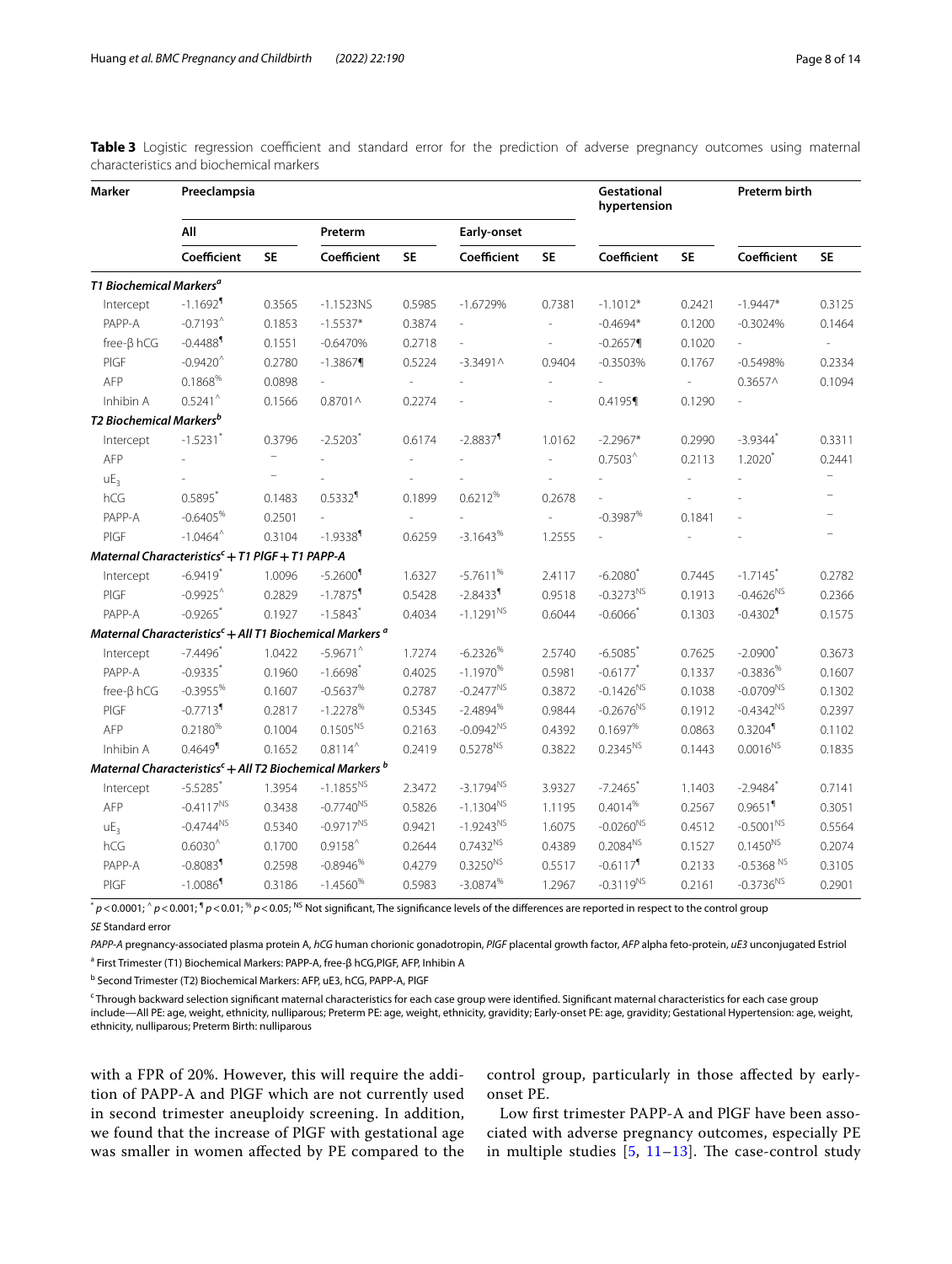<span id="page-8-0"></span>**Table 4** Model-predicted screening performance using maternal characteristics and diferent serum marker combinations

| <b>Marker</b>                                                                   | Preeclampsia       |                    |                    | Gestational        | <b>Preterm birth</b> |
|---------------------------------------------------------------------------------|--------------------|--------------------|--------------------|--------------------|----------------------|
|                                                                                 | All                | Preterm            | Early-onset        | hypertension       |                      |
| T1 Biochemical Markers <sup>a</sup>                                             |                    |                    |                    |                    |                      |
| <b>AUC</b>                                                                      | 0.70 (0.654,0.753) | 0.80(0.734, 0.867) | 0.76(0.635, 0.890) | 0.63(0.593, 0.663) | 0.64(0.588, 0.685)   |
| DR% (CI) for 5% FPR                                                             | 23 (15.9,29.8)     | 25 (12.8,37.3)     | 35 (12.6,58.0)     | 13 (9.5,17.4)      | 17 (11.3,23.1)       |
| DR% (CI) for 10% FPR                                                            | 33 (25.1,40.6)     | 42 (27.7,55.6)     | 35 (12.6,58.0)     | 19 (14.8,24.0)     | 25 (18.1,31.6)       |
| DR% (CI) for 20% FPR                                                            | 55 (46.8,63.2)     | 73 (60.4,85.5)     | 65 (42.0,87.4)     | 35 (29.8,40.9)     | 40 (32.5,47.8)       |
| T2 Biochemical Markers <sup>b</sup>                                             |                    |                    |                    |                    |                      |
| <b>AUC</b>                                                                      | 0.69(0.620, 0.755) | 0.76(0.645, 0.873) | 0.83(0.608, 1.000) | 0.58(0.531, 0.638) | 0.65(0.581, 0.725)   |
| DR% (CI) for 5% FPR                                                             | 23 (13.2,32.1)     | 29 (11.0,47.4)     | 50 (15.4,84.6)     | 12 (6.7,18.0)      | 19 (9.8,28.5)        |
| DR% (CI) for 10% FPR                                                            | 31 (20.2.41.1)     | 42 (21.9,61.4)     | 63 (29.0,96.0)     | 20 (13.1,26.9)     | 29 (18.6,40.2)       |
| DR% (CI) for 20% FPR                                                            | 44 (32.8,55.2)     | 58 (38.6,78.1)     | 88 (64.6,100.0)    | 28 (20.7,36.2)     | 38 (26.9,49.8)       |
| Maternal Characteristics Only c                                                 |                    |                    |                    |                    |                      |
| <b>AUC</b>                                                                      | 0.70(0.661, 0.745) | 0.71 (0.632,0.779) | 0.68(0.558, 0.806) | 0.74(0.707, 0.771) | 0.55 (0.510,0.594)   |
| DR% (CI) for 5% FPR                                                             | 18 (11.9,24.5)     | 15 (4.7,25.0)      | 18 (0,35.8)        | 22 (17.1,26.9)     | 7(3.2, 11.5)         |
| DR% (CI) for 10% FPR                                                            | 31 (23.2,38.3)     | 30 (16.7,42.9)     | 18 (0,35.8)        | 34 (28.7,39.9)     | 15(9.6, 21.1)        |
| DR% (CI) for 20% FPR                                                            | 45 (36.6.52.9)     | 47 (32.5,61.1)     | 41 (17.8,64.6)     | 54 (48.3,60.0)     | 25 (18.4,32.3)       |
| Maternal Characteristics $c + T1$ PIGF + T1 PAPP-A                              |                    |                    |                    |                    |                      |
| <b>AUC</b>                                                                      | 0.78(0.740, 0.821) | 0.83 (0.778,0.890) | 0.82 (0.702,0.944) | 0.75(0.723, 0.787) | 0.61(0.560, 0.660)   |
| DR% (CI) for 5% FPR                                                             | 30 (22.2,37.6)     | 35 (21.0,48.6)     | 41 (17.8,64.6)     | 23 (18.2,28.4)     | 15 (9.3,20.9)        |
| DR% (CI) for 10% FPR                                                            | 42 (33.3,49.9)     | 52 (37.7,66.6)     | 65 (42.0,87.4)     | 39 (33.6,45.4)     | 21 (14.6,27.9)       |
| DR% (CI) for 20% FPR                                                            | 60 (51.7,68.1)     | 67 (53.8,80.9)     | 76 (56.3,96.6)     | 58 (52.0,63.8)     | 36 (28.5,44.1)       |
| Maternal Characteristics <sup>c</sup> + All T1 Biochemical Markers <sup>a</sup> |                    |                    |                    |                    |                      |
| <b>AUC</b>                                                                      | 0.79 (0.749,0.828) | 0.84 (0.780,0.897) | 0.84(0.725, 0.960) | 0.76(0.728, 0.791) | 0.64(0.589, 0.691)   |
| DR% (CI) for 5% FPR                                                             | 30 (22.2,37.6)     | 37 (23.0,50.9)     | 47 (23.3,70.8)     | 24 (18.6,28.8)     | 19 (12.8,25.6)       |
| DR% (CI) for 10% FPR                                                            | 45 (36.9,53.6)     | 59 (44.5,72.9)     | 71 (48.9,92.3)     | 40 (34.3,46.1)     | 29 (21.4,36.1)       |
| DR% (CI) for 20% FPR                                                            | 59 (50.9,67.4)     | 72 (58.7,84.8)     | 82 (64.2,100.0)    | 59 (52.7,64.6)     | 40 (31.8,47.7)       |
| Maternal Characteristics <sup>c</sup> + All T2 Biochemical Markers <sup>b</sup> |                    |                    |                    |                    |                      |
| <b>AUC</b>                                                                      | 0.78 (0.723,0.836) | 0.80(0.703, 0.901) | 0.83(0.594, 1.000) | 0.76(0.713,0.807)  | 0.70 (0.621,0.779)   |
| DR% (CI) for 5% FPR                                                             | 27 (17.2,37.6)     | 39 (19.2,59.0)     | 75 (45.0,100.0)    | 29 (20.8,37.3)     | 18 (7.7,27.4)        |
| DR% (CI) for 10% FPR                                                            | 38 (27.2,49.5)     | 48 (27.4,68.2)     | 75 (45.0,100.0)    | 40 (31.3,49.1)     | 37 (24.3,49.4)       |
| DR% (CI) for 20% FPR                                                            | 63 (51.9,74.1)     | 65 (45.8,84.7)     | 75 (45.0,100.0)    | 56 (47.4,65.4)     | 58 (45.1,70.7)       |

*DR* Detection Rate, *FPR* False Positive Rate, *AUC* Area under the Curve, *CI* 95% confdence interval

a First Trimester (T1) Biochemical Markers: PAPP-A, free-β hCG,PlGF, AFP, Inhibin A. Refer to Table [3](#page-7-0) for specifc markers used in each case group

<sup>b</sup> Second Trimester (T2) Biochemical Markers: AFP, uE[3](#page-7-0), hCG, PAPP-A, PIGF. Refer to Table 3 for specific markers used in each case group

<sup>c</sup> Significant maternal characteristics for each case group include- All PE: age, weight, ethnicity, nulliparous; Preterm PE: age, weight, ethnicity, gravidity; Early-onset PE: age, gravidity; Gestational Hypertension: age, weight, ethnicity, nulliparous; Preterm Birth: nulliparous

by Keikkala et al. (2016) investigating maternal serum samples from 8-13 weeks of gestation found lower median MoM values for PlGF and PAPP-A in women with PE compared to controls [[13\]](#page-12-11). Consistent with our study, the lowest median MoM values were seen in cases with preterm and early-onset PE. As with previous studies, our study found median frst trimester AFP MoM values to be higher and median free β-hCG MoM values to be lower in women with PE, although the signifcance of these changes was smaller in comparison to those of PAPP-A and PlGF  $[8, 9]$  $[8, 9]$  $[8, 9]$  $[8, 9]$  $[8, 9]$ . The previously

described association between frst trimester inhibin A and PE was not confrmed in our study [[14,](#page-12-13) [15\]](#page-13-0).

Second trimester PlGF and PAPP-A median MoM values were lower in our study than those reported by other studies [\[9](#page-12-7), [16\]](#page-13-1). However, this was mainly true for PlGF and not signifcant for PAPP-A in women with preterm or early-onset PE, likely due to the small number of pregnancies in this group. We found an increase in total hCG in PE pregnancies, as reported in previous studies [\[17](#page-13-2)]. In contrast, no change in Inhibin A was seen in our study although reported as an optimal second trimester marker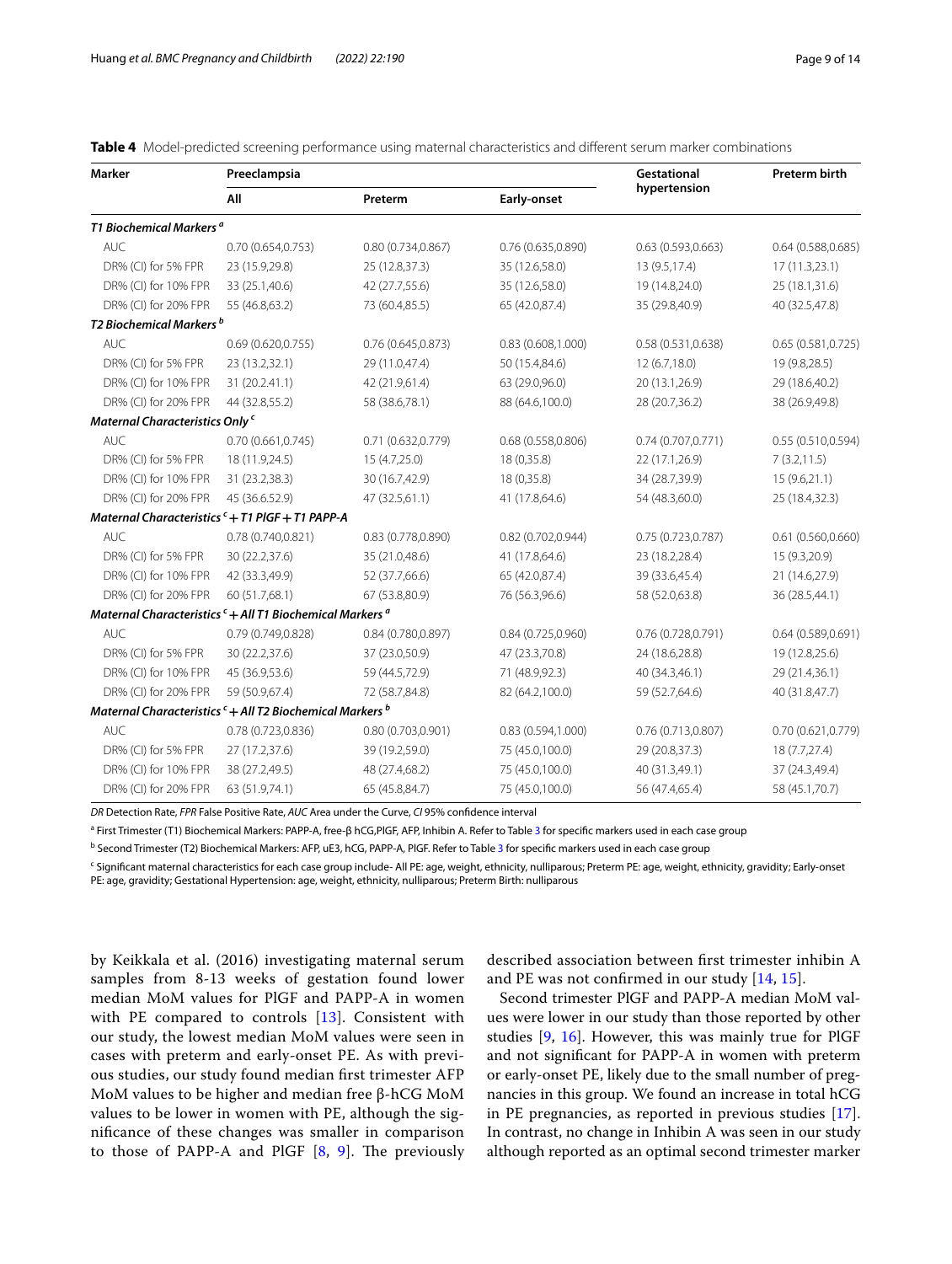<span id="page-9-0"></span>

|  |  |  | <b>Table 5</b> The positive and negative likelihood ratios using maternal characteristics and different serum marker combinations |  |  |  |
|--|--|--|-----------------------------------------------------------------------------------------------------------------------------------|--|--|--|
|--|--|--|-----------------------------------------------------------------------------------------------------------------------------------|--|--|--|

| Marker        | Preeclampsia                                                           |                      |                                       |                      |                                       |                      |                                       | Gestational hypertension Preterm birth |                      |                      |
|---------------|------------------------------------------------------------------------|----------------------|---------------------------------------|----------------------|---------------------------------------|----------------------|---------------------------------------|----------------------------------------|----------------------|----------------------|
|               | All                                                                    |                      | Preterm                               |                      | Early-onset                           |                      |                                       |                                        |                      |                      |
|               | $LR + (CI)$                                                            | $LR - (Cl)$          | $LR + (CI)$                           | $LR - (Cl)$          | $LR + (CI)$                           | $LR - (CI)$          | $LR + (Cl)$                           | $LR - (CI)$                            | $LR + (Cl)$          | $LR - (Cl)$          |
|               | T1 Biochemical Markers <sup>a</sup>                                    |                      |                                       |                      |                                       |                      |                                       |                                        |                      |                      |
| <b>5% FPR</b> | 4.53                                                                   | 0.81                 | 4.95                                  | 0.79                 | 6.99                                  | 0.68                 | 2.66                                  | 0.91                                   | 3.40                 | 0.87                 |
|               | (3.14, 6.53)                                                           | (0.74, 0.89)         | (2.91, 8.42)                          | (0.67, 0.93)         | (3.56, 13.73)                         | (0.48, 0.97)         | (1.86, 3.81)                          | (0.87, 0.96)                           | (2.29, 5.08)         | (0.81, 0.94)         |
| 10% FPR       | 3.27                                                                   | 0.75                 | 4.15                                  | 0.65                 | 3.52                                  | 0.72                 | 1.94                                  | 0.90                                   | 2.47                 | 0.84                 |
|               | (2.49, 4.31)                                                           | (0.66, 0.84)         | (2.89, 5.97)                          | (0.51, 0.82)         | (1.82, 6.79)                          | (0.51, 1.02)         | (1.47, 2.55)                          | (0.84, 0.95)                           | (1.82, 3.34)         | (0.76, 0.92)         |
| 20% FPR       | 2.75                                                                   | 0.56                 | 3.64                                  | 0.34                 | 3.23                                  | 0.44                 | 1.77                                  | 0.81                                   | 2.00                 | 0.75                 |
|               | (2.30, 3.28)                                                           | (0.47, 0.68)         | (2.92, 4.32)                          | (0.21, 0.54)         | (2.25, 4.65)                          | (0.23, 0.84)         | (1.47, 2.12)                          | (0.74, 0.88)                           | (1.62, 2.48)         | (0.66, 0.85)         |
|               | T2 Biochemical Markers <sup>b</sup>                                    |                      |                                       |                      |                                       |                      |                                       |                                        |                      |                      |
| <b>5% FPR</b> | 4.53                                                                   | 0.81                 | 5.83                                  | 0.75                 | 10.00                                 | 0.53                 | 2.40                                  | 0.92                                   | 3.74                 | 0.85                 |
|               | (2.72, 7.55)                                                           | (0.72, 0.92)         | (2.93, 11.61)                         | (0.58, 0.96)         | (4.72, 21.20)                         | (0.26, 1.05)         | (1.43, 4.24)                          | (0.86, 0.99)                           | (2.12, 6.59)         | (0.76, 0.96)         |
| 10% FPR       | 3.07                                                                   | 0.77                 | 4.17                                  | 0.65                 | 6.25                                  | 0.42                 | 2.00                                  | 0.89                                   | 2.84                 | 0.79                 |
|               | (2.06, 4.55)                                                           | (0.66, 0.90)         | (2.49, 6.97)                          | (0.46, 0.91)         | (3.52, 11.09)                         | (0.17, 1.02)         | (1.34, 2.98)                          | (0.81, 0.97)                           | (1.87, 4.32)         | (0.67, 0.92)         |
| 20% FPR       | 2.20                                                                   | 0.70                 | 2.92                                  | 0.52                 | 4.38                                  | 0.16                 | 1.42                                  | 0.89                                   | 1.86                 | 0.78                 |
|               | (1.65, 2.94)                                                           | (0.57, 0.86)         | (2.03, 4.20)                          | (0.32, 0.84)         | (3.26, 5.87)                          | (0.03, 0.98)         | (1.05, 1.93)                          | (0.80, 1.00)                           | (1.34, 2.58)         | (0.64, 0.94)         |
|               | <b>Maternal Characteristics Only</b>                                   |                      |                                       |                      |                                       |                      |                                       |                                        |                      |                      |
| <b>5% FPR</b> | 3.63                                                                   | 0.86                 | 2.98                                  | 0.90                 | 3.53                                  | 0.87                 | 4.40                                  | 0.82                                   | 1.47                 | 0.98                 |
|               | (2.42, 5.44)                                                           | (0.80, 0.93)         | (1.46, 6.08)                          | (0.80, 1.01)         | (1.23, 10.05)                         | (0.70, 1.08)         | (3.26, 5.95)                          | (0.77, 0.88)                           | (0.80, 2.68)         | (0.93, 1.02)         |
| 10% FPR       | 3.08                                                                   | 0.77                 | 2.98                                  | 0.78                 | 1.78                                  | 0.91                 | 3.43                                  | 0.73                                   | 1.53                 | 0.94                 |
|               | (2.32, 4.08)                                                           | (0.69, 0.86)         | (1.88, 4.72)                          | (0.65, 0.94)         | (0.63, 5.03)                          | (0.73, 1.14)         | (2.76, 4.25)                          | (0.67, 0.80)                           | (1.03, 2.29)         | (0.88, 1.01)         |
| 20% FPR 2.24  | (1.82, 2.75)                                                           | 0.69<br>(0.60, 0.80) | 2.34<br>(1.70, 3.22)                  | 0.67<br>(0.51, 0.87) | 2.04<br>(1.15, 3.63)                  | 0.74<br>(0.50, 1.10) | 2.71<br>(2.34, 3.12)                  | 0.57<br>(0.50, 0.65)                   | 1.27<br>(0.95, 1.69) | 0.93<br>(0.85, 1.03) |
|               | Maternal Characteristics <sup>c</sup> + T1 PIGF + T1 PAPP-A            |                      |                                       |                      |                                       |                      |                                       |                                        |                      |                      |
| <b>5% FPR</b> | 5.96                                                                   | 0.74                 | 6.92                                  | 0.69                 | 8.20                                  | 0.62                 | 4.64                                  | 0.81                                   | 3.00                 | 0.89                 |
|               | (4.28, 8.29)                                                           | (0.66, 0.82)         | (4.43, 10.83)                         | (0.56, 0.85)         | (4.48, 15.01)                         | (0.42, 0.92)         | (3.43, 6.27)                          | (0.76, 0.86)                           | (1.94, 4.65)         | (0.83, 0.96)         |
| 10% FPR 4.14  | (3.24, 5.29)                                                           | 0.65<br>(0.56, 0.75) | 5.19<br>(3.80, 7.09)                  | 0.53<br>(0.39, 0.72) | 6.44<br>(4.41, 9.41)                  | 0.39<br>(0.21, 0.75) | 3.93<br>(3.20, 4.83)                  | 0.67<br>(0.61, 0.74)                   | 2.11<br>(1.50, 2.98) | 0.88<br>(0.80, 0.95) |
| 20% FPR       | 2.98<br>(2.52, 3.52)                                                   | 0.50                 | 3.36<br>$(0.41, 0.62)$ $(2.69, 4.20)$ | 0.41<br>(0.27, 0.62) | 3.80<br>(2.88, 5.04)                  | 0.29                 | 2.89<br>$(0.13, 0.69)$ $(2.51, 3.33)$ | 0.53<br>(0.46, 0.61)                   | 1.81<br>(1.43, 2.29) | 0.80<br>(0.70, 0.90) |
|               | Maternal Characteristics <sup>c</sup> + All T1 Biomarkers <sup>a</sup> |                      |                                       |                      |                                       |                      |                                       |                                        |                      |                      |
| <b>5% FPR</b> | 5.96                                                                   | 0.74                 | 7.36                                  | 0.66                 | 9.37                                  | 0.56                 | 4.71                                  | 0.80                                   | 3.82                 | 0.85                 |
|               | (4.28, 8.29)                                                           | (0.66, 0.82)         | (4.78, 11.32)                         | (0.53, 0.83)         | (5.44, 16.16)                         | (0.36, 0.87)         | (3.49, 6.36)                          | (0.75, 0.86)                           | (2.58, 5.65)         | (0.79, 0.92)         |
| 10% FPR       | 4.50                                                                   | 0.61                 | 5.84                                  | 0.46                 | 7.03                                  | 0.33                 | 4.00                                  | 0.66                                   | 2.87                 | 0.79                 |
|               | (3.57, 5.69)                                                           | (0.52, 0.71)         | (4.41, 7.74)                          | (0.33, 0.65)         | (5.01, 9.86)                          | (0.16, 0.68)         | (3.26, 4.91)                          | (0.60, 0.73)                           | (2.14, 3.84)         | (0.71, 0.88)         |
| 20% FPR       | 2.95                                                                   | 0.51                 | 3.58                                  | 0.35                 | 4.11                                  | 0.22                 | 2.93                                  | 0.52                                   | 1.98                 | 0.75                 |
|               | (2.49, 3.49)                                                           | (0.42, 0.63)         | (2.92, 4.40)                          | (0.22, 0.56)         | (3.24, 5.23)                          | (0.08, 0.62)         | (2.55, 3.36)                          | (0.45, 0.60)                           | (1.59, 2.48)         | (0.66, 0.86)         |
|               | Maternal Characteristics <sup>c</sup> + All T2 Biomarkers <sup>b</sup> |                      |                                       |                      |                                       |                      |                                       |                                        |                      |                      |
| <b>5% FPR</b> | 5.46                                                                   | 0.76                 | 7.80                                  | 0.64                 | 14.86                                 | 0.26                 | 5.79                                  | 0.75                                   | 3.48                 | 0.87                 |
|               | (3.39, 8.81)                                                           | (0.66, 0.88)         | (4.32, 14.08)                         | (0.46, 0.89)         | (9.04, 24.42)                         | (0.08, 0.87)         | (3.84, 8.74)                          | (0.66, 0.84)                           | (1.84, 6.56)         | (0.77, 0.98)         |
| 10% FPR       | 3.82                                                                   | 0.69                 | 4.77                                  | 0.58                 | 7.43                                  | 0.28                 | 4.00                                  | 0.67                                   | 3.65                 | 0.70                 |
|               | (2.68, 5.46)                                                           | (0.57, 0.82)         | (2.97, 7.66)                          | (0.39, 0.86)         | (4.74, 11.63)                         | (0.08, 0.92)         | (2.96, 5.41)                          | (0.57, 0.77)                           | (2.46, 5.42)         | (0.58, 0.86)         |
| 20% FPR       | 3.14<br>(2.51, 3.92)                                                   | 0.46                 | 3.25<br>$(0.34, 0.63)$ $(2.34, 4.51)$ | 0.44                 | 3.73<br>$(0.25, 0.76)$ $(2.45, 5.70)$ | 0.31<br>(0.09, 1.04) | 2.81<br>(2.28, 3.47)                  | 0.55<br>(0.44, 0.67)                   | 2.88<br>(2.23, 3.74) | 0.53<br>(0.39, 0.72) |

*LR (*+*)* Positive Likelihood Ratio, *LR (-)*: Negative Likelihood Ratio, *CI* 95% confdence Interval

a First Trimester (T1) Biochemical Markers: PAPP-A, free-β hCG,PlGF, AFP, Inhibin A. Refer to Table [3](#page-7-0) for specifc markers used in each case group

<sup>b</sup> Second Trimester (T2) Biochemical Markers: AFP, uE[3](#page-7-0), hCG, PAPP-A, PIGF. Refer to Table 3 for specific markers used in each case group

<sup>c</sup> Significant maternal characteristics for each case group include- All PE: age, weight, ethnicity, nulliparous; Preterm PE: age, weight, ethnicity, gravidity; Early-onset PE: age, gravidity; Gestational Hypertension: age, weight, ethnicity, nulliparous; Preterm Birth: nulliparous

by others [\[18](#page-13-3)]. We suspect this is due to the small number of early PE pregnancies involved in our study. Lastly, the change in the frst and second trimester markers in gestational hypertension and preterm birth cases was consistent with other studies in general although the magnitude of the change was variable [\[19,](#page-13-4) [20](#page-13-5)].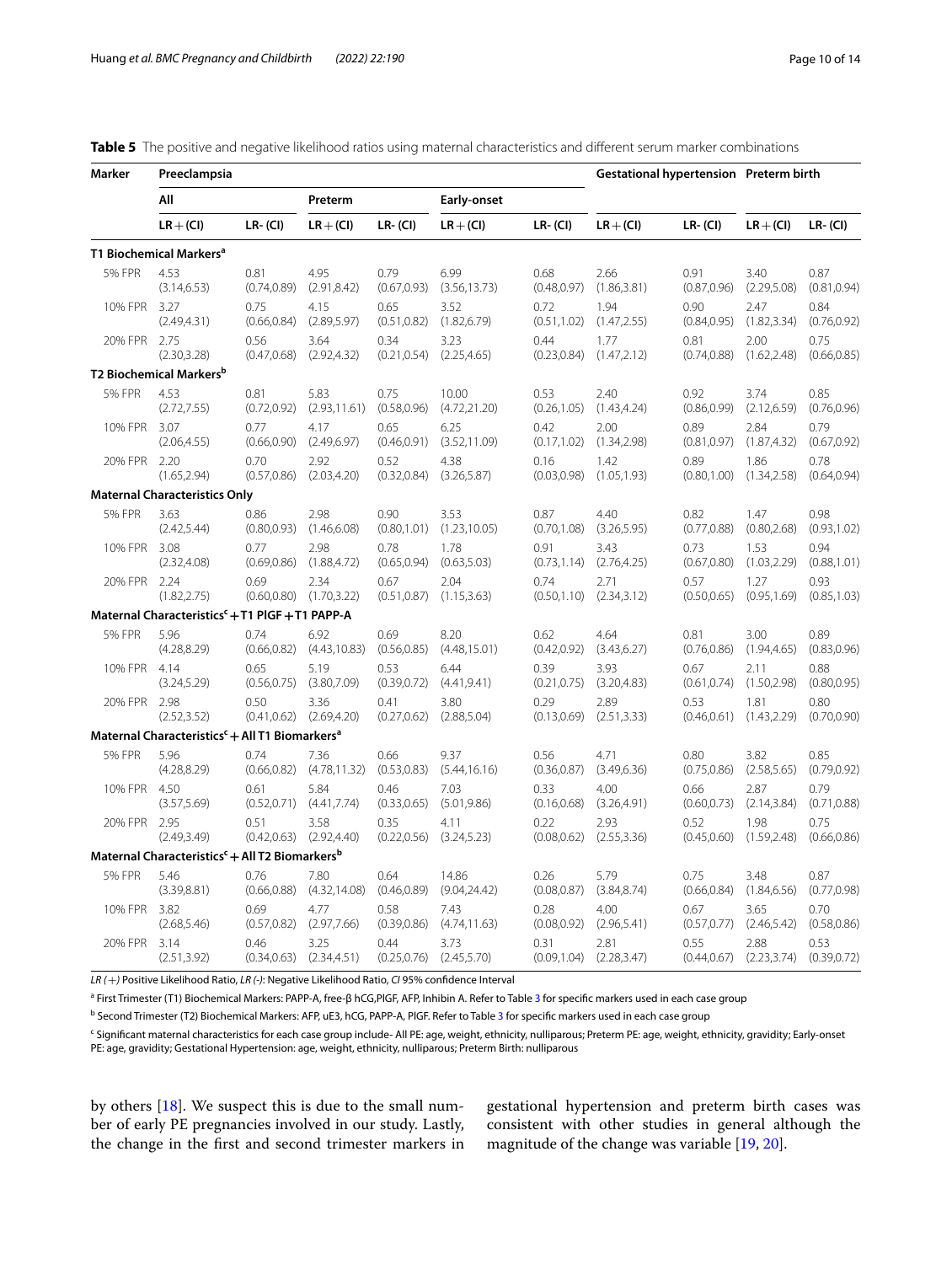

<span id="page-10-0"></span>In recent years, the results of several large clinical trials have suggested that the performance of PE screening can be improved by using multiple biochemical markers together with maternal characteristics and biophysical markers [[5,](#page-12-4) [12](#page-12-10), [21](#page-13-6)]. A prospective study by Akolekar et al. on 58,884 singleton pregnancies at 11–13 weeks reported a 50.5% DR at a 10% FPR with maternal characteristics alone for early-onset PE, 74.3% with the addition of PlGF and PAPP-A and 89.7% with the addition of bio-physical markers, MAP and UTPI [\[5](#page-12-4)]. The DR improved to 96.3% when maternal characteristics and biochemical and biophysical markers were combined [\[12](#page-12-10)].Similarly, in a prospective study of 35,948 singleton pregnancies at 11-13 weeks' gestation, O'Gorman et al. found that combined screening obtained a DR of 75% and 47% at a 10% FPR for preterm PE and term PE pregnancies, respectively [\[12](#page-12-10)]. When such modelling combinations were applied to the ASPRE trial, similar DR values were observed. First-trimester screening for preterm PE with a risk cut-off of 1 in 100 detected 76.7% of preterm PE and 43.1% of term PE pregnancies, at a screen-positive rate of 10.5% and a FPR of 9.2% [\[21\]](#page-13-6).

While the best performance can be achieved by combining multiple variables (e.g., maternal characteristics, medical and family history, biochemical and biophysical markers), MAP and especially UTPI might not be readily accessible, especially for women in remote areas. If the combination of maternal characteristics and biochemical markers in the frst trimester can predict the risk of PE with reasonable accuracy, the current aneuploidy screening could be expanded to include PE screening to identify women at increased risk of developing PE, with biophysical markers to be followed as a second line or contingent screen. In our study, the PE screening performance was comparable to previous studies when using maternal characteristics in combination with frst trimester PAPP-A and PlGF. At a FPR of 20%, the DR was 76%, 67% and 60% for early-onset PE, preterm PE and all PE, respectively. This suggests that for 20% of women who screen positive for early-onset PE, a contingent PE screening strategy using MAP and UTPI followed right after the biochemical screen can predict up to 76% of early-onset PE. As with the one-time screening approach, our contingent screen can yield fnal PE screening results before 16 weeks of gestation in order to initiate prophylactic therapy with Aspirin.

Although a contingent approach requires minimal change to the current screening program, there is a chance of missing the optimal time window for prophylactic therapy if there is a delay in measuring MAP and UTPI. Based on our local experience of utilizing MAP and UTPI, the gestational age at frst trimester screening and the test turnaround time, we anticipated a substantial proportion of women could receive the fnal result before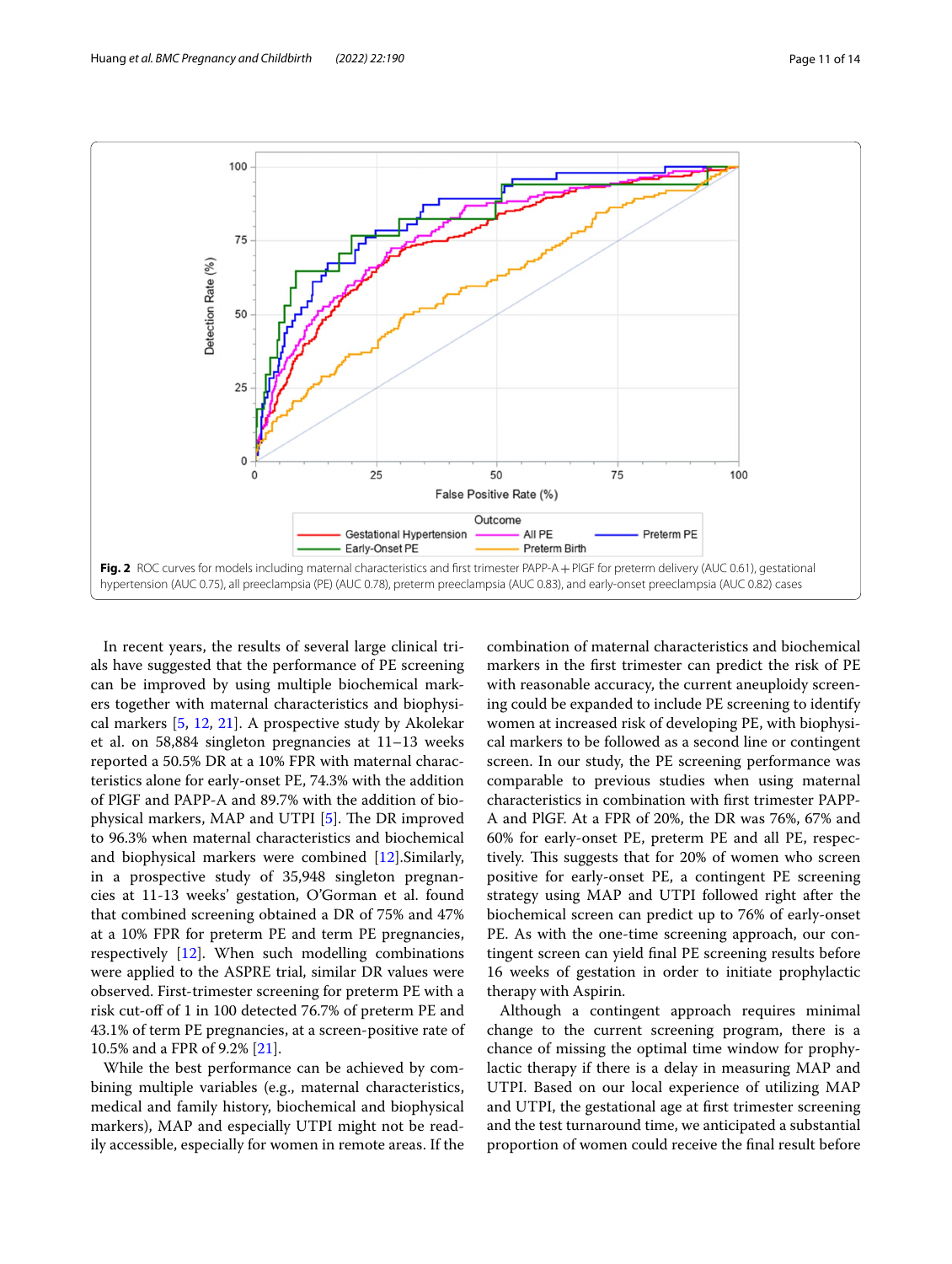16 weeks of gestation. When timely MAP and UTPI examinations are not feasible, maternal characteristics and frst trimester biochemical markers only can also be used as a 'mini' PE screening test to identify women who might beneft from prophylactic therapy. Nevertheless, the addition of secondary MAP and UTPI would improve the test accuracy by reducing its FPR.

First trimester screening aims to identify those at risk of PE within the target window for treatment with Aspirin. Second trimester screening, on the other hand, is useful for patient triage, by identifying pregnancies that need close surveillance and more urgent medical attention. For example, numerous studies have focused on second trimester PlGF or soluble fms-like tyrosine kinase-1 (sFlt-1)/PlGF ratio [[22\]](#page-13-7). In our study, in addition to the PE screening performance using second trimester markers, we compared the changes in biochemical markers between the frst and second trimester samples. For women who developed PE, the increase in PlGF concentrations was signifcantly smaller compared to controls. These results have been confirmed by the findings from other studies  $[23-25]$  $[23-25]$  $[23-25]$ . Theoretically, for women who are identifed to be at high risk for PE in the frst trimester, a repeat test for PlGF and PAPP-A in the second trimester might provide useful information which can be used for risk modifcation. Nevertheless, a calculation of biomarker changes between trimesters did not yield a better prediction for PE than using second trimester markers alone in our study. Further investigation of this trend may provide clinicians with valuable information for monitoring and early detection of high-risk women.

In our study, the preterm birth screening performance was less optimal than previously reported [\[20\]](#page-13-5). A possible reason for the lower DR is that unlike some previous studies, our preterm birth group excluded all women with PE and gestational hypertension. Incomplete maternal characteristics data may have also contributed to the lower-than-expected DR values for preterm birth.

Our study assessed the accuracy of a PE screening approach originating from established multiple marker aneuploidy screening. For screening programs that use primary cfDNA test, a separate system that involves clinical, biochemical and ultrasound expertise would be required in order to introduce PE screening. While the patient pathway and screening process might be diferent in a program specifcally designed for PE screening, our fndings relating to how biochemical markers may assist in identifying women at risk of developing PE can be generalized. Although an ideal PE screening test should incorporate all test components, the contingent approach we have described in this study provides an option to programs that are unable to offer MAP and UTPI to all screened women due to limited resources.

The strengths of our study include the identification of cases and controls from a routine unselected screening population, representing a true sample of women undergoing prenatal screening in Ontario. Also unique to our study is the availability of both frst and second trimester serum samples for most cases and controls. Having samples from both trimesters enabled us to investigate the change in biochemical markers between the frst and second trimesters, which might provide additional information for PE screening and monitoring. The limitations of this study include the transfer of some women to other obstetrical centres, potentially lowering the incidence of PE in our population. Additionally, our local population includes a greater proportion of women of Asian ancestry compared with other studies. Varying ethnicity between studies may impact PE prevalence; in particular, a lower prevalence of PE among Asian women has been noted previously [[26](#page-13-10)]. Our study lacked complete information on all maternal characteristics and as such, the accuracy of PE screening using maternal characteristics cannot be directly compared to studies where maternal characteristics were explicitly collected for PE screening. However, the contribution of biochemical markers and overall PE screening performance using the combination of maternal characteristics and biochemical markers were consistent with previous studies. In a real-life clinical setting, it will be possible to collect all maternal characteristics missed in this study. Since information on MAP and UTPI was not available to our study, we were not able to assess the fnal performance of a contingent PE screening strategy. The contingent approach we described in this study lacked validation. Implement of this screening strategy would require close collaborations of a multidisciplinary team. In addition to timely multiple marker screening, MAP and UTPI results, a quality assurance scheme for MAP and UTPI should also be in place before the test can be adopted for clinical utilization. Two studies are currently underway in our program to validate the performance of the frst-tier PE screening in a diferent population, and to assess the feasibility, and patient and provider acceptance of the contingent screening approach. Nevertheless, we achieved our goal of assessing the frst-tier of a contingent screening strategy, one that provides a reasonable performance, warranting expansion of current aneuploidy screening to include preeclampsia.

#### **Conclusions**

Our study, based on a routine aneuploidy screening, showed that the combination of maternal characteristics and frst trimester serum PAPP-A and PlGF can provide reasonable performance for PE screening. If our study results can be validated by prospective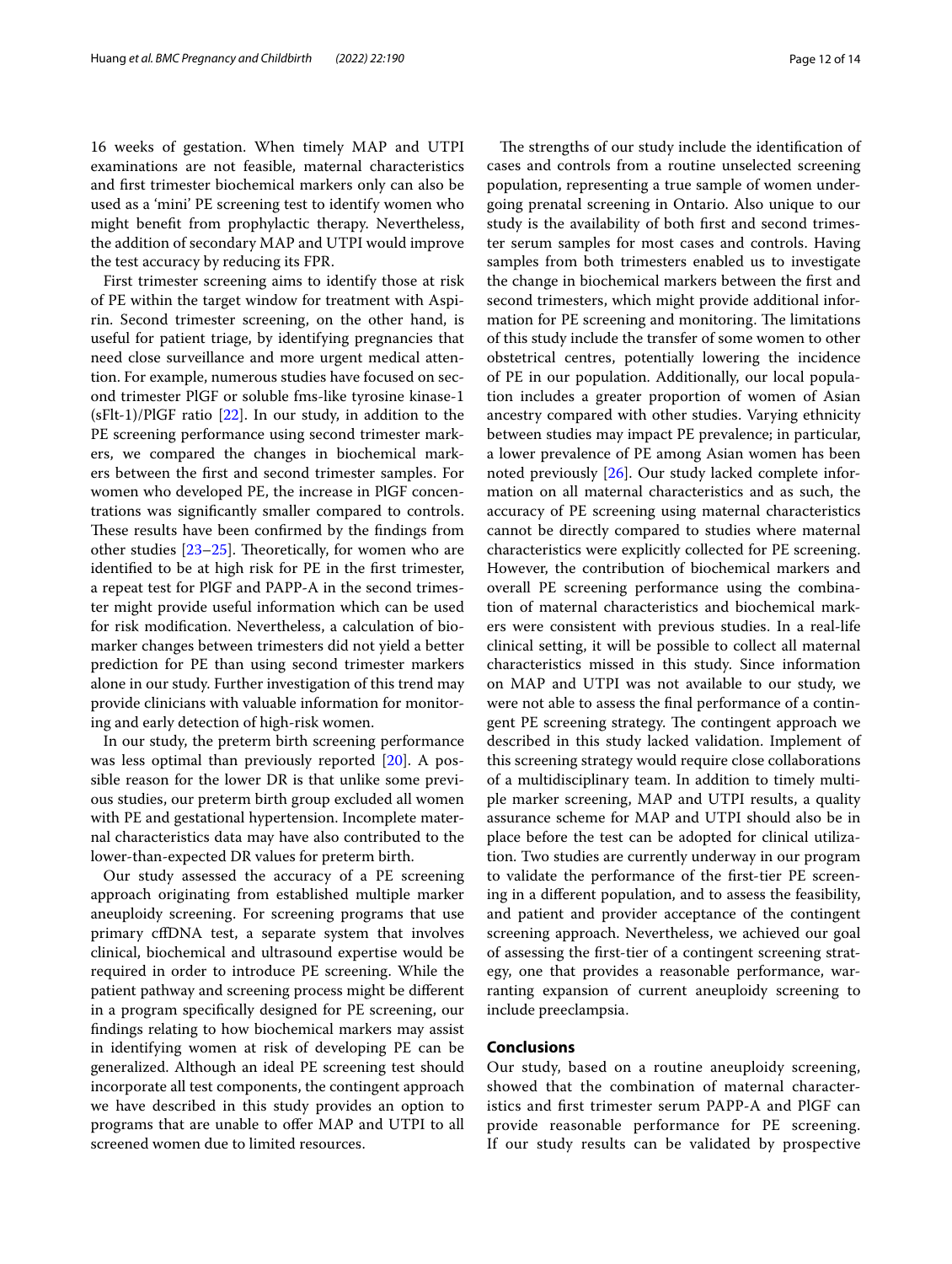studies, the current aneuploidy screening program can be expanded to include identifcation of women at risk of developing PE, particularly early-onset PE. As a contingent strategy, it can provide frst-tier PE screening with minimal associated costs and minimal change to the current workflow.

#### **Abbreviations**

AFP: α-Fetoprotein; AUC: Area Under the Curve; BMI: Body mass index; cfDNA: Cell-free fetal DNA; DR: Detection rate; EDD: Expected date of delivery; FPR: False positive rate; hCG: Human chorionic gonadotrophin; IUGR : Intrauterine growth restriction; IVF: In vitro fertilization; MAP: Mean arterial blood pressure; MoM: Multiple of the median; NT: Nuchal translucency; PAPP-A: Pregnancy-associated plasma protein A; PE: Preeclampsia; PlGF: Placental growth factor; QUAD: Second trimester serum screening; ROC: Receiver operating characteristic; sFlt-1: Soluble fms-like tyrosine kinase-1; T1: First trimester; T2: Second trimester; uE3: Unconjugated estriol; UTPI: Uterine artery pulsatility index.

#### **Acknowledgements**

The authors thank PerkinElmer for providing assay kits used in this study free of charge. We wish to acknowledge staff of the Maternal Multiple Marker Screening Laboratory at North York General Hospital for preparing study samples and performing laboratory assays.

#### **Authors' contributions**

TH contributed to conception and design, performed data analysis, interpreted the data, drafted the manuscript and agreed to act as a guarantor of the work presented in this article. SR performed laboratory assay and revised the manuscript critically. HC performed data analysis, interpreted the data, and revised the manuscript critically. ER performed data analysis and drafted the manuscript. EM, HMB, MP, EMT, CG and WSM and contributed substantially to the interpretation of data, and revised the manuscript critically. All authors have given the fnal approval of version to be published.

#### **Funding**

The study was supported by Imperial Order Daughters of the Empire (IODE) Genetics Program Research Fund of North York General Hospital.

#### **Availability of data and materials**

All data generated or analysed during this study are included in this published article.

#### **Declarations**

#### **Ethics approval and consent to participate**

The Research Ethics Board of North York General Hospital has approved the study on May 17, 2017. The Informed consent was waived by NYGH's REB. The informed consent was waived because our study meets the requirements specified in Canada's Tri-council policy statements C, Article 12.3 (https://eth[ics.gc.ca/eng/tcps2-eptc2\\_chapter12-chapitre12.html](https://ethics.gc.ca/eng/tcps2-eptc2_chapter12-chapitre12.html)) for following reasons: 1) The study is retrospective in nature. It is impracticable to seek consent from each individual patient. At the time of the sample collection, we did not know if a pregnancy will have an adverse pregnancy outcome (therefore will be include in the study). As screening tests were ordered by thousands of physicians across the province of Ontario, Canada, we do not have direct contact with patients.

2) This study cannot be carried out without using residual samples. 3) Using residual serum samples without patient consent will not have an adverse effect on patients because all subjects in the study have been managed using current standard of care guidelines for detection, follow-up, confrmation and treatment.

4). We have de-identifed the study dataset and study samples to protect the privacy of individuals and safeguard residual blood samples. No patients will be contacted. Only aggregate data will be published.

All methods were performed in accordance with the relevant guidelines and regulations (Declaration of Helsinki).

#### **Consent for publication**

Not applicable.

#### **Competing interests**

The reagent kits used in the study were provided by PerkinElmer free of charge. Professor Howard Cuckle is a consultant of PerkinElmer. Dr. Elad Mei-Dan is an Editorial Board Member of BMC Pregnancy & Childbirth. The rest of the authors declare to have no competing interest.

#### **Author details**

<sup>1</sup> Genetics Program, North York General Hospital, 4001 Leslie Street, Toronto, ON M2K 1E1, Canada. <sup>2</sup> Prenatal Screening Ontario, Better Outcomes Registry & Network (BORN) Ontario, Ottawa, ON, Canada. <sup>3</sup> Department of Obstetrics and Gynecology, University of Toronto, Toronto, ON, Canada. <sup>4</sup> Department of Paediatrics, University of Toronto, Toronto, ON, Canada. <sup>5</sup> Department of Molecular Genetics, University of Toronto, Toronto, ON, Canada. <sup>6</sup>Faculty of Medicine, Tel Aviv University, Tel Aviv, Israel. <sup>7</sup> Maternal and Newborn Program, North York General Hospital, Toronto, ON, Canada.

# Received: 4 May 2021 Accepted: 16 February 2022<br>Published online: 08 March 2022

#### **References**

- <span id="page-12-0"></span>1. Committee Opinion No. 640: Cell-Free DNA Screening For Fetal Aneuploidy. Obstet Gynecol. 2015;126(3):e31–7.
- <span id="page-12-1"></span>2. Sánchez-Durán MÁ, Bernabeu García A, Calero I, Ramis Fossas J, Illescac T, Aviles MT, et al. Clinical application of a contingent screening strategy for trisomies with cell-free DNA: A pilot study. BMC Pregnancy Childbirth. 2019;19:274.
- <span id="page-12-2"></span>3. Litwińska E, Litwińska M, Oszukowski P, Szafik K, Litwinski W, Korcz M, et al. Biochemical markers in screening for preeclampsia and intrauterine growth restriction. Ginekol Pol. 2015;86(8):611–5.
- <span id="page-12-3"></span>Cohen JL, Smilen KE, Bianco AT, Moshier EL, Ferrara LA, Stone JL. Predictive value of combined serum biomarkers for adverse pregnancy outcomes. Eur J Obstet Gynecol Reprod Biol. 2014;181:89–94.
- <span id="page-12-4"></span>5. Akolekar R, Syngelaki A, Poon L, Wright D, Nicolaides KH. Competing risks model in early screening for preeclampsia by biophysical and biochemical markers. Erratum appears in Fetal Diagn Ther. 2013;34(1):43.
- <span id="page-12-5"></span>6. Park F, Russo K, Williams P, Pelosi M, Puddephatt R, Walter M, et al. Prediction and prevention of early-onset pre-eclampsia: Impact of aspirin after frst-trimester screening. Ultrasound Obstet Gynecol. 2015;46:419–23.
- <span id="page-12-6"></span>7. Tsiakkas A, Duvdevani N, Wright A, Wright D, Nicolaides KH. Serum placental growth factor in the three trimesters of pregnancy: efects of maternal characteristics and medical history. Ultrasound Obstet Gynecol. 2015;45:591–8.
- <span id="page-12-12"></span>8. Bredaki FE, Mataliotakis M, Wright A, Wright D, Nicolaides KH. Maternal serum alpha-fetoprotein at 12, 22 and 32 weeks' gestation in screening for pre-eclampsia. Ultrasound Obstet Gynecol. 2016;50:807.
- <span id="page-12-7"></span>9. Wright A, Guerra L, Pellegrino M, Wright D, Nicolaides KH. Maternal serum PAPP-A and free β-hCG at 12, 22 and 32 weeks' gestation in screening for pre-eclampsia. Ultrasound Obstet Gynecol. 2016;47:762–7.
- <span id="page-12-8"></span>10. Poon LC, Shennan A, Hyett JA, Kapur A, Hadar E, Divakar H, et al. The International Federation of Gynecology and Obstetrics (FIGO) initiative on pre-eclampsia: A pragmatic guide for frst-trimester screening and prevention. Int J Gynaecol Obstet. 2019;145(Suppl 1):1–33 (Erratum in: Int J Gynaecol Obstet. 2019;146:390-391).
- <span id="page-12-9"></span>11. Poon LC, Nicolaides KH. First-trimester maternal factors and biomarker screening for preeclampsia. Prenat Diagn. 2014;34:618–27.
- <span id="page-12-10"></span>12. O'Gorman N, Wright D, Syngelaki A, Akolekar R, Wright A, Poon LC, et al. Competing risks model in screening for preeclampsia by maternal factors and biomarkers at 11–13 weeks gestation. Am J Obstet Gynecol. 2016;214:103.e1-103.e12.
- <span id="page-12-11"></span>13. Keikkala E, Koskinen S, Vuorela P, Laivuori H, Romppanen J, Heinonen S, et al. First trimester serum placental growth factor and hyperglycosylated human chorionic gonadotropin are associated with pre-eclampsia: a case control study. BMC Pregnancy Childbirth. 2016;16:378.
- <span id="page-12-13"></span>14. Cuckle H, Sehmi I, Jones R. Maternal serum inhibin A can predict preeclampsia. BJOG An Int J Obstet Gynaecol. 1998;105:1101–3.